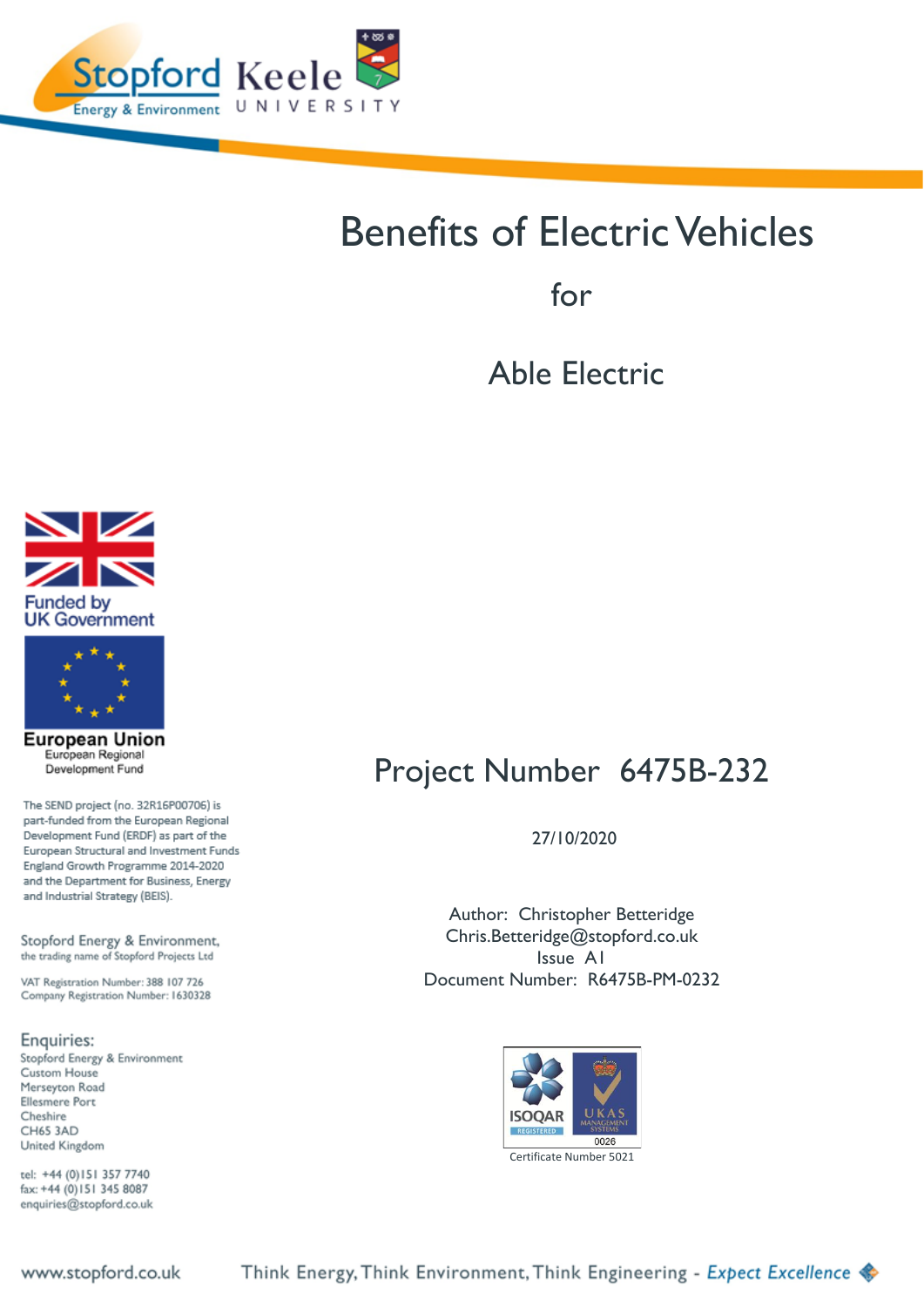

#### **Keele University, SEND and the Business Gateway**

Keele University, a leader in energy, is developing Europe's largest smart energy network. The Smart Energy Network Demonstrator (SEND) will deliver power to houses, flats, office premises and University facilities across Keele's 600-acre campus. SEND will be an 'at scale' living laboratory where energy efficient technologies can be researched, developed and tested in a real-world environment.

The SEND project forms part of Keele University's Business Gateway, a single-entry route for businesses to access the extensive pool of knowledge, expertise and facilities offered by the University.

For more information on the opportunities available, please visi[t www.keele.ac.uk/business](http://www.keele.ac.uk/business)

#### **Stopford Energy & Environment**

Stopford is an international energy and environment consultancy providing innovative multidisciplinary solutions to a global market from our North-West base. For over 35 years we have been serving the requirements of a multi-national client base from our team of industry leading experts.

As leaders in the energy and environment sector, we have developed complimentary consulting and engineering capabilities comprising innovation, multi-disciplined consultancy, engineered solutions, and education and up-skilling. We provide bespoke services to our clients throughout the lifecycle of projects from our sites in Ellesmere Port and Lancaster University. Key to our success is our alignment with leading academic institutions around the world, providing our staff access to the world class research and development facilities, technology and know-how.



With activities across Europe, USA, Middle East and Asia Pacific, Stopford is one of the fastest growing energy and environmental consultancies in the UK.

For more information about our services, please visit [www.stopford.co.uk](http://www.stopford.co.uk/)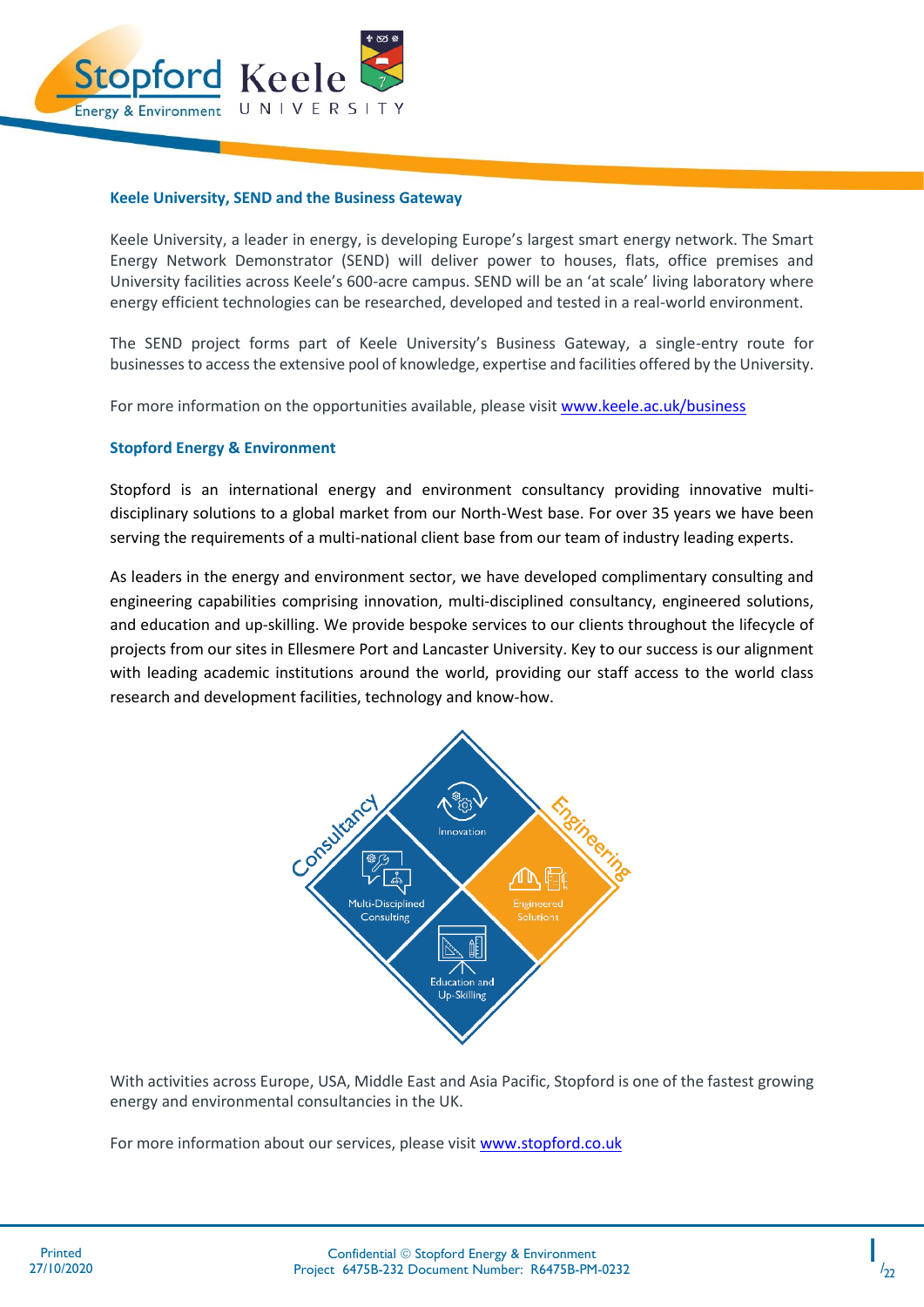

## **Contents**

| $\overline{2}$          |     |  |  |  |  |  |  |  |
|-------------------------|-----|--|--|--|--|--|--|--|
| 3                       |     |  |  |  |  |  |  |  |
|                         | 3.1 |  |  |  |  |  |  |  |
|                         | 3.2 |  |  |  |  |  |  |  |
|                         | 3.3 |  |  |  |  |  |  |  |
|                         | 3.4 |  |  |  |  |  |  |  |
| $\overline{\mathbf{4}}$ |     |  |  |  |  |  |  |  |
|                         | 4.1 |  |  |  |  |  |  |  |
|                         | 4.2 |  |  |  |  |  |  |  |
|                         | 4.3 |  |  |  |  |  |  |  |
|                         | 4.4 |  |  |  |  |  |  |  |
| 5                       |     |  |  |  |  |  |  |  |
|                         | 5.1 |  |  |  |  |  |  |  |
| $6\overline{6}$         |     |  |  |  |  |  |  |  |
|                         |     |  |  |  |  |  |  |  |
| 8                       |     |  |  |  |  |  |  |  |

# **Revision History**

| <i><b>Issue</b></i> | Reviewed by (date) | Approved by (date) | <b>Comments</b> |
|---------------------|--------------------|--------------------|-----------------|
| A1                  | DS (26/10/20)      | BM H (27/10/20)    |                 |
|                     |                    |                    |                 |
|                     |                    |                    |                 |
|                     |                    |                    |                 |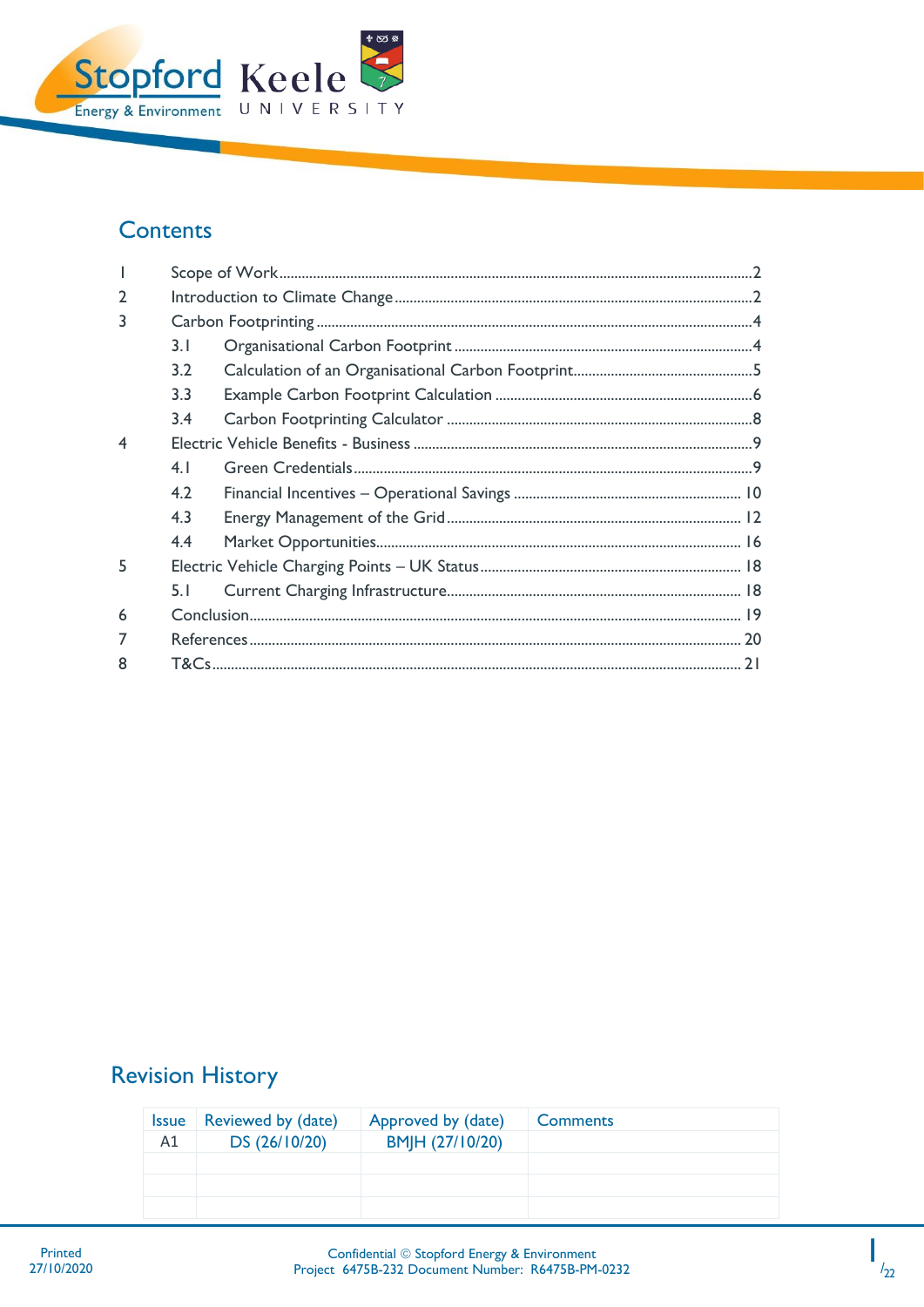

# <span id="page-3-0"></span>1 Scope of Work

Able Electric is based in Tamworth, Staffordshire, and specialises in electrical services. More recently, its services have been expanded to include electric vehicle charging infrastructure.

To support their business, Able Electric is seeking expert consultancy to highlight the climate and wider benefits associated with the installation of electric car charging infrastructure and the carbon impact of electric vehicles, when compared with conventional (petrol and diesel) alternatives.

The report output will allow Able Electric to understand more about the wider benefits of electric vehicles, which will aim to support the adoption of low carbon infrastructure across their supply chain.

### <span id="page-3-1"></span>2 Introduction to Climate Change

Climate change, or global warming, is the name given to long-term changes to temperature on and around the Earth's surface, which causes long-term shifts to weather patterns.

Most climate scientists concur that the main cause of the current global warming trend is the anthropogenic emission of greenhouse gasses, resulting in the expansion of the "greenhouse effect" (a process whereby warming is caused by the atmosphere trapping heat radiating from Earth toward space).

Gases that contribute to the greenhouse effect include:

- Water vapour this is the most abundant greenhouse gas in the earth's atmosphere.
- Carbon dioxide  $(CO<sub>2</sub>)$  this is a minor but very important component of the atmosphere. Carbon dioxide is released through natural processes such as respiration, volcanic eruptions and through human activities such as deforestation, land use change, and the burning of fossil fuels. Human activity has increased atmospheric carbon dioxide concentrations by more than a third since the Industrial Revolution, as such making the single biggest impact on climate change.
- Methane this is hydrocarbon gas produced from both natural sources and human activities. Sources include the decomposition of wastes in landfills, agriculture (especially rice cultivation) and cattle farming. On a molecule-for-molecule basis, methane is circa 25 times more potent as a greenhouse gas compared to that of carbon dioxide, however it is also much less abundant in the atmosphere.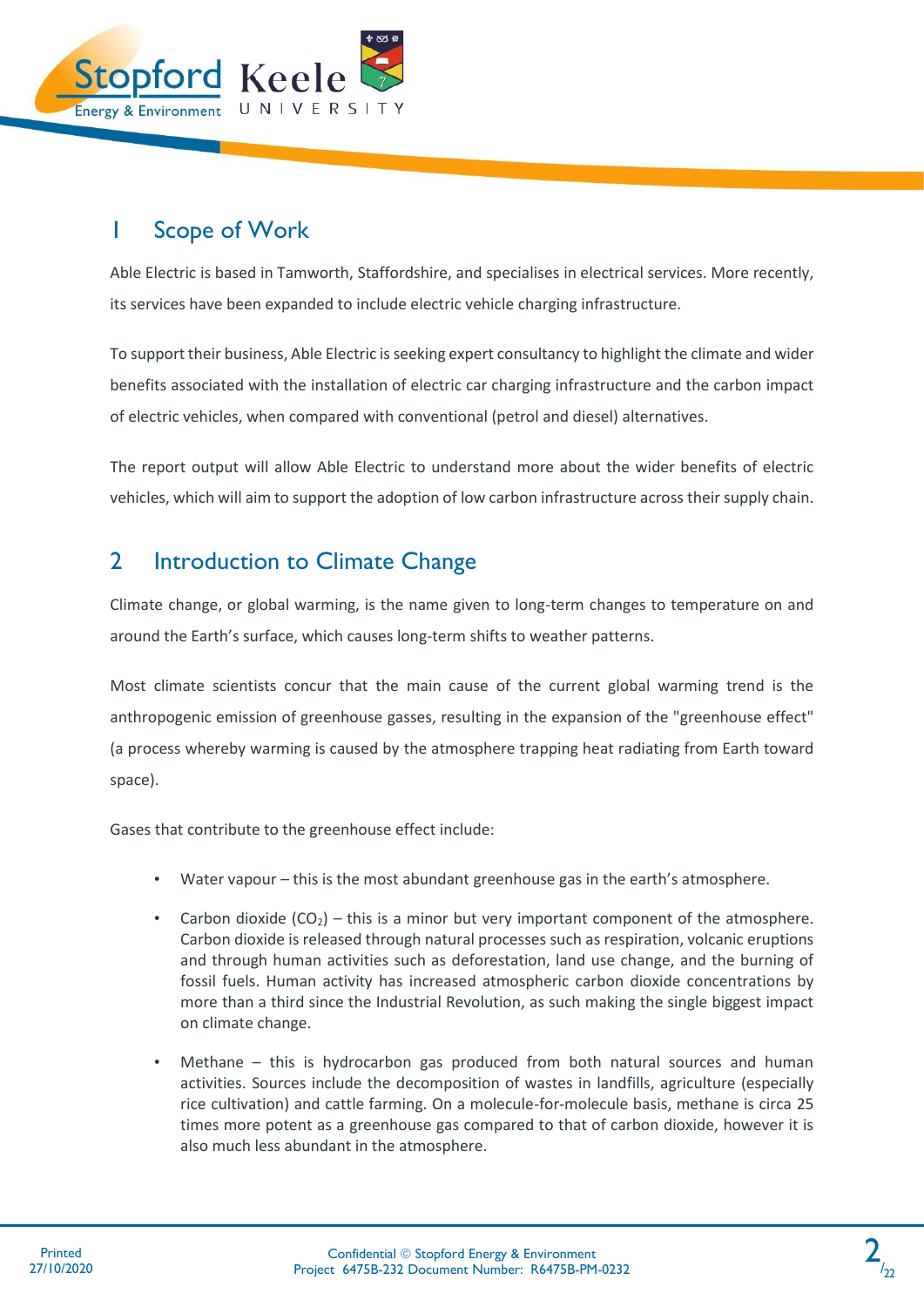

- Nitrous oxide this is another potent greenhouse gas (298 times that of carbon dioxide) generated through soil cultivation (e.g. fertiliser application), fossil fuel combustion, nitric acid production, and biomass burning.
- Chlorofluorocarbons (CFCs) these are synthetic compounds entirely of industrial origin used in a number of applications, but now largely regulated in production and release to the atmosphere by international agreement for their ability to contribute to destruction of the ozone layer.

Over the last century the burning of fossil fuels like coal and oil has increased the concentration of atmospheric carbon dioxide, whilst other activities, albeit to a lesser extent, such as agricultural and industrial practices, have also served to increase concentrations of other greenhouse gases.

As such, the impacts of climate change are widespread, with likely consequences being:

- An increase in the average temperature of Earth.
- Warmer conditions are likely to result in greater evaporation and precipitation events, with some regions becoming wetter, whilst others becoming dryer.
- Ocean warming which in turn will partially melt glaciers and sea ice, increasing sea levels. The increase in temperature will also serve to expand ocean water as it warms, resulting in further sea level rise.
- Some crops and plants may respond positively to elevated atmospheric carbon dioxide concentrations, however changing climate patterns may also impact upon the best areas in which to grow crops as well as the composition of native plant communities.

As a result, there is now an international effort required to combat climate change and to accelerate and intensify the actions and investments needed for a sustainable low carbon future.

Central to this is the Paris Agreement, negotiated at COP21, which has set an ambitious goal to strengthen the global response to the threat of climate change by keeping a global temperature rise this century well below 2°C above pre-industrial levels and to pursue efforts to limit the temperature increase even further to 1.5°C.

Since coming into force on 4th November 2016, over 185 countries have now ratified the agreement (of the 197 parties to the agreement), which brings all nations, for the first time, into a common cause to undertake ambitious efforts to combat climate change.

Practical measures are required in order to enact and achieve the goals laid out in the Paris Agreement. One such method is by reducing carbon emissions from transport - the transport sector produced 7.0 GtCO<sub>2</sub>eq of direct GHG emissions (including non-CO<sub>2</sub> gases) in 2010 and hence was responsible for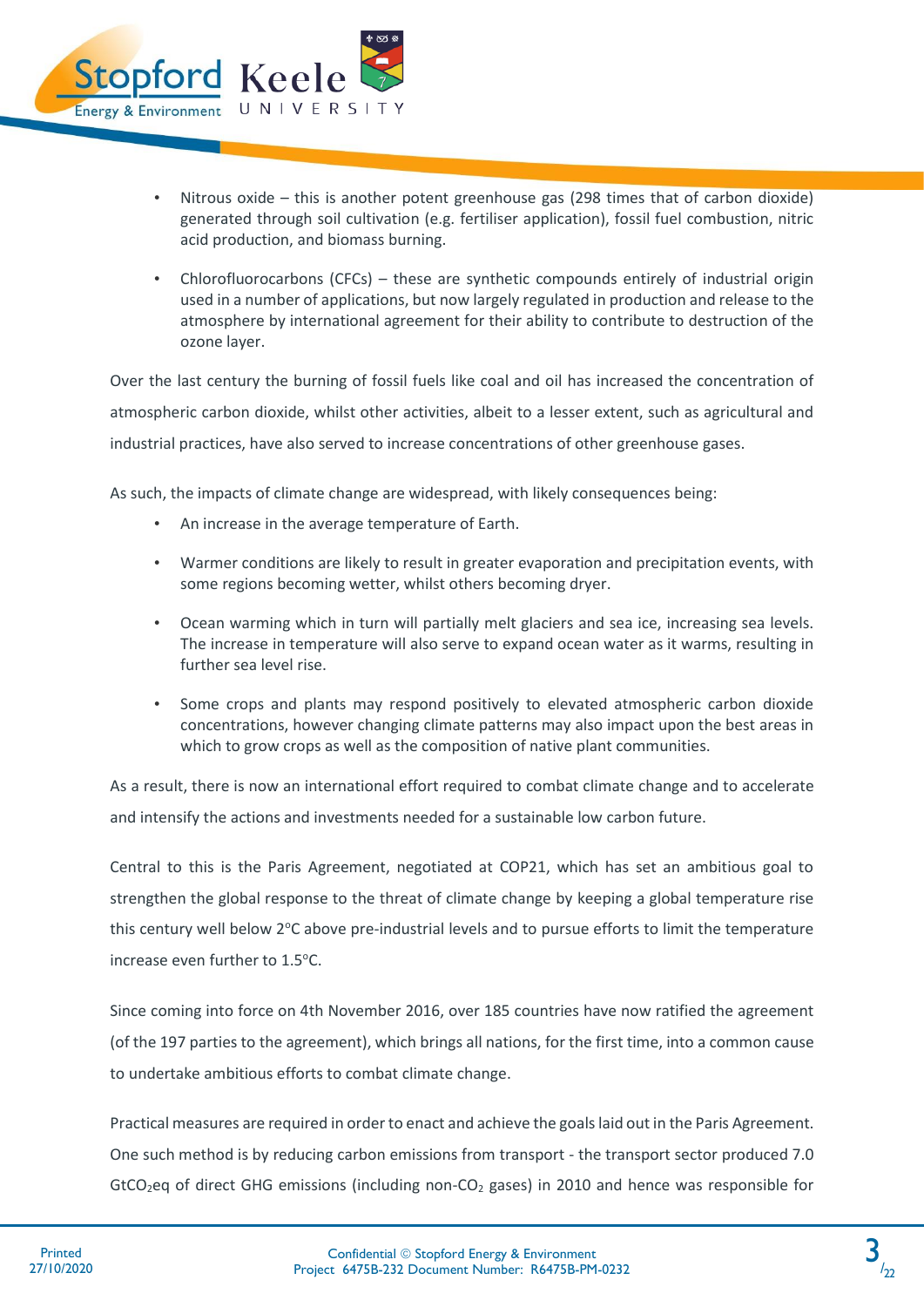

approximately 23 % of total energy-related  $CO<sub>2</sub>$  emissions (6.7 GtCO<sub>2</sub>). Reducing the reliance on fossil fuels is the best way to achieve this, and hence electric vehicles are increasingly coming to the fore in many developed nations around the world.

# <span id="page-5-0"></span>3 Carbon Footprinting

Carbon footprinting is one such approach that organisations can take in order to start quantifying the impact of their activities on the environment, from a carbon perspective, with a view to identifying areas and setting targets for improvement.

A carbon footprint can be defined as the total mass of greenhouse gas (GHG) emissions caused either directly and indirectly by an individual, organisation, event or product, and is expressed as a carbon dioxide equivalent  $(CO_2e)$ . A carbon footprint accounts for all six Kyoto GHG. The term  $CO_2e$  is used for describing the impact of all different greenhouse gases in a common unit. Therefore, for any quantity and type of greenhouse gas,  $CO<sub>2</sub>e$  signifies the amount of  $CO<sub>2</sub>$  which would have the equivalent global warming impact.

Whilst there are many different approaches that can be taken in order to derive the carbon footprint of an organisation, the Greenhouse Gas Protocol (https://ghgprotocol.org/), a methodology created by the World Resources Institute and the World Business Council for Sustainable Development, is a standardised method that enables consistency in how organisations account and report emissions.

### <span id="page-5-1"></span>3.1 Organisational Carbon Footprint

An organisational carbon footprint measures the mass of GHG emissions associated with activities across the organisation. Such GHG emissions typically include energy use, transportation and waste management. As such, quantifying GHG emissions enables an organisation to benchmark its contribution to global emissions, as well as to identify areas for improvement and set targets. Therefore, once the carbon footprint of an organisation has been calculated, this can be used for both internal and external reporting, as well as to enable the tracking of GHG emission reductions against targets.

By adopting the carbon footprinting methodology outlined in the Greenhouse Gas Protocol, GHG emissions for consideration are categorised into three groups or 'scopes':

4  $/22$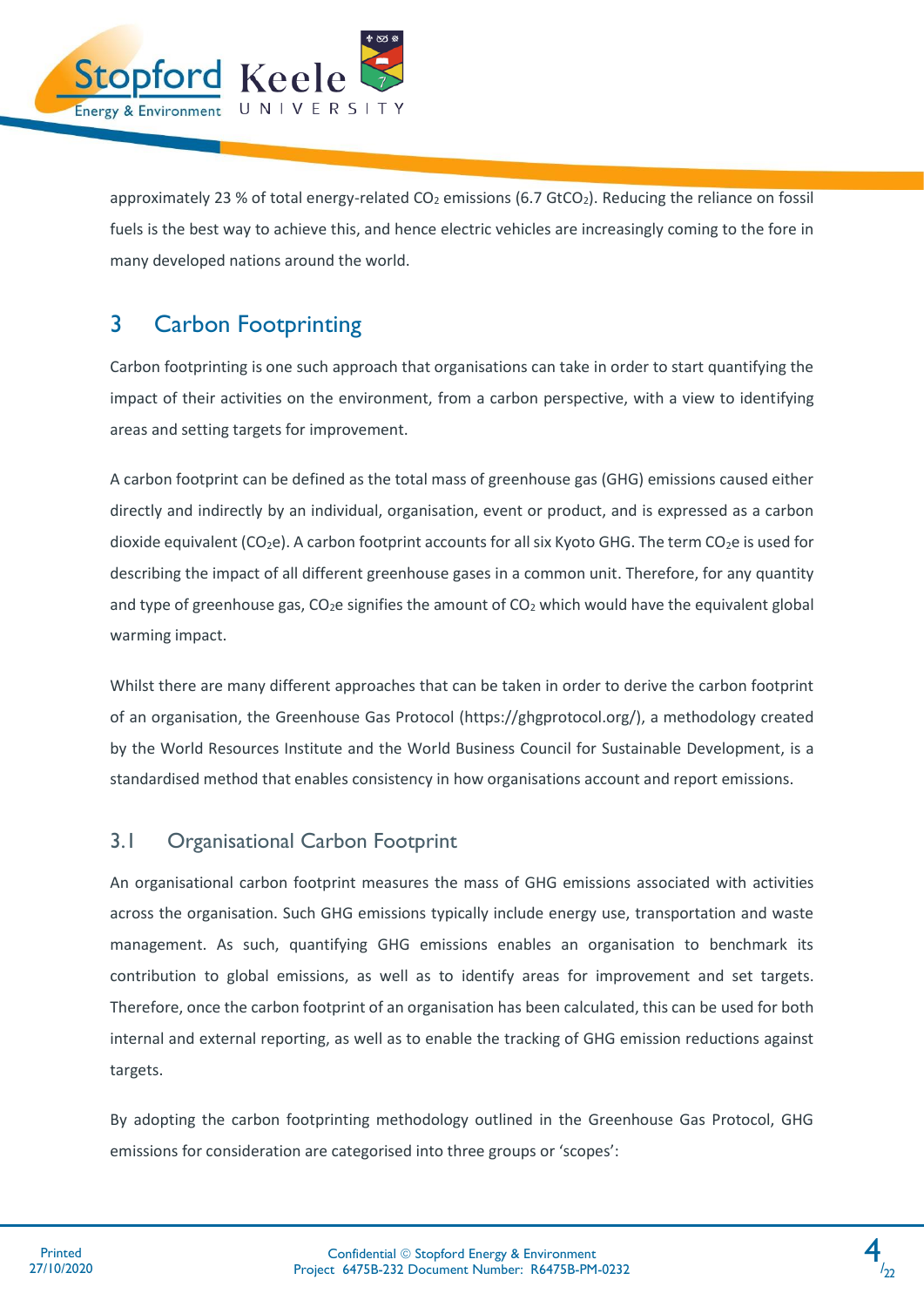

Scope 1 – These relate to all **direct emissions**from the activities within an organisation's control, which typically include the combustion of fossil fuels, emissions from company vehicles, as well as losses of refrigerants.

Scope 2 – These relate to all **indirect emissions** from electricity, heat or steam purchased and used by the organisation. Whilst the emissions are not generated directly by the organisation, by virtue of using energy, the organisation is therefore indirectly responsible for any associated GHG emissions.

Scope 3 – These relate to all **other indirect emissions** associated with the activities of an organisation, that are outside of the organisation's control. Typically, these will include GHG emissions from business travel, water consumption, waste disposal and materials procurement.

Therefore, in line with the principles of the GHG Protocol, in order for an organisation to calculate its carbon footprint, all Scope 1 and Scope 2 emissions must be included. With respect to Scope 3 emissions, inclusion of these can be tailored to meet the requirements of your organisations or the availability of data to enable such emissions to be calculated. However, it would be generally recommended to include employee business travel (including commute) and emissions associated with the disposal of waste to landfill within an organisational carbon footprint.

### <span id="page-6-0"></span>3.2 Calculation of an Organisational Carbon Footprint

The first critical step to enable the calculation of an organisational carbon footprint is to determine which method the organisation will adopt (e.g. The Greenhouse Gas Protocol) to ensure consistency in approach. The second key step is to determine the boundaries in which the organisation's carbon footprint will be captured (e.g. whether to include subsidiaries, joint ventures or leased assets if appropriate). The third step is to determine which Scope 3 emission sources to include (operational boundaries) within a carbon footprint assessment, mindful of both the application of the resultant data and the availability of accurate data to complete the exercise. The fourth step is to then start collecting data reflective of the emission sources within the organisation's determined boundaries (e.g. for energy use, the number of kWh used can be taken from meter readings or bill, whilst vehicle emissions data can be calculated using fuel consumption or distance travelled). The final stage is then to identify carbon emission factors (in tonnes of  $CO<sub>2</sub>e$ ) for each identified emission source and calculate the carbon footprint for each source by multiplying the activity data with the emission factor.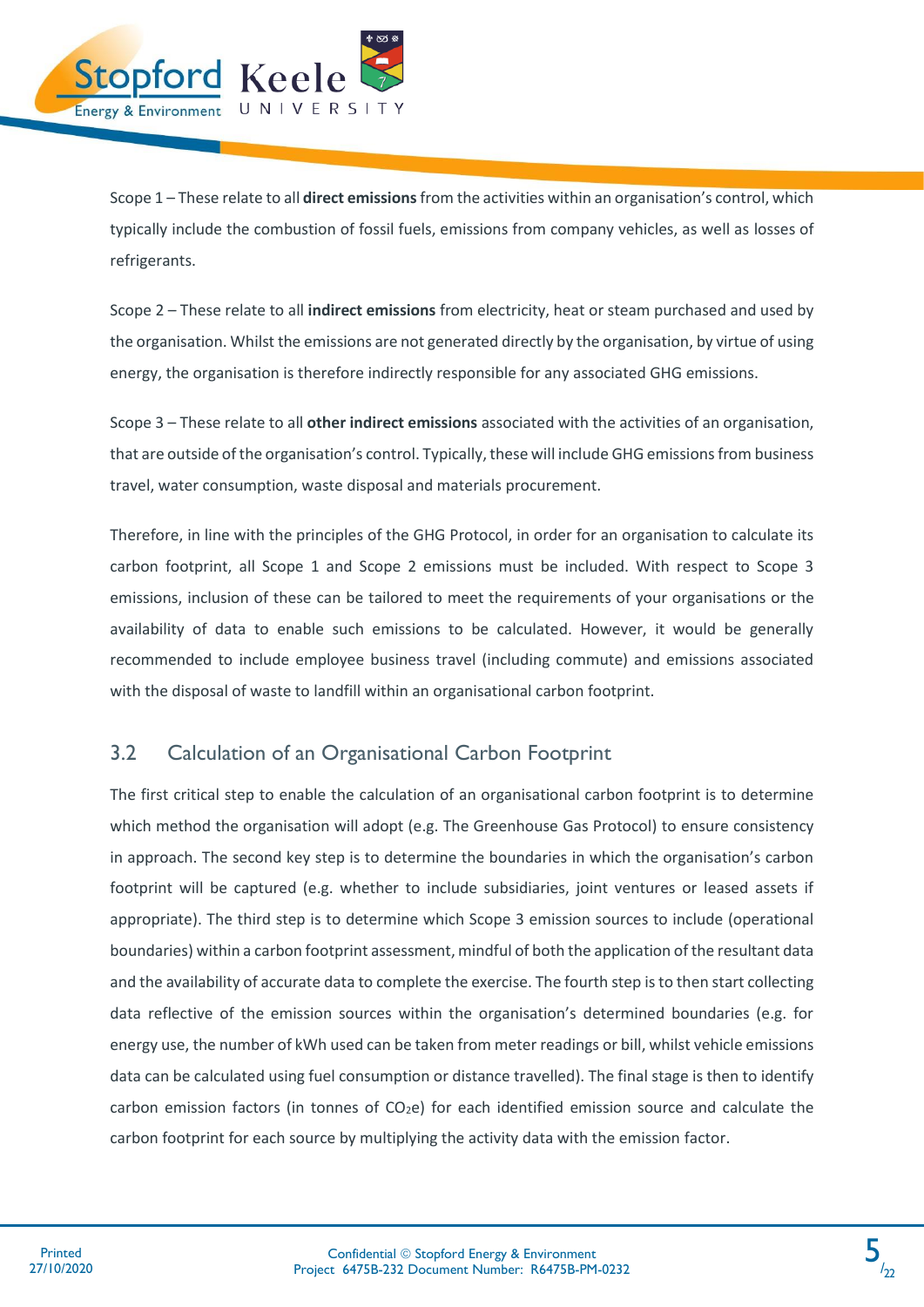

### <span id="page-7-0"></span>3.3 Example Carbon Footprint Calculation

As Able Electric has a specific interest in calculating the mass of GHG emissions that could be avoided through organisations adopting electric vehicles instead of petrol or diesel vehicles, the quantification of carbon emissions associated with business travel will be used as an example of carbon footprint calculation.

To enable the accurate calculation of the carbon footprint associated with business driving, it is critical to find out the activity data for each client, which in this case will comprise of the number of miles that each client travels, the fuel source of the vehicle (petrol or diesel), the size of car/engine (e.g. small, medium or large) and the frequency of the journey. Therefore, for the purpose of this example, the resultant activity data assumes that the employee in question travelled a total of 36 miles to and from work per journey, in a car with a 2.0L petrol engine, 220 times per year.

Based upon this activity data, an emission factor detailing the mass of  $CO<sub>2</sub>e$  emitted per unit of distance for a specific car and fuel type can then be identified. Whilst there are numerous sources of emission factors available on the internet (please note that values for the same activity may differ between sources depending on the methods employed to calculate an emission factor), an excellent database for UK specific values can be found at:

#### <https://www.gov.uk/government/publications/greenhouse-gas-reporting-conversion-factors-2019>

Therefore, in this case, using the stated employee activity data, the respective emission factor for this activity would be 0.45536 kg  $CO<sub>2</sub>e$  per mile travelled, as presented in Table 1.

|                |             |               | <b>Diesel</b>        |                   |                    |              | Petrol      |                   |             |                     |  |
|----------------|-------------|---------------|----------------------|-------------------|--------------------|--------------|-------------|-------------------|-------------|---------------------|--|
| Activity       | <b>Type</b> | Unit          | kg CO <sub>2</sub> e | kgCO <sub>2</sub> | kg CH <sub>4</sub> | $\log N_2$ O | $\log CO2e$ | kgCO <sub>2</sub> | $\log CH_4$ | kg N <sub>2</sub> O |  |
|                | Small car   | 1km           | 0.14208              | 0.14024           | 0.000004           | 0.00184      | 0.15371     | 0.15301           | 0.00032     | 0.00038             |  |
|                |             | miles         | 0.22868              | 0.2257            | 0.00001            | 0.00297      | 0.24736     | 0.24624           | 0.00051     | 0.00061             |  |
|                | Medium car  | 1km           | 0.17061              | 0.16877           | 0.000004           | 0.00184      | 0.19228     | 0.19158           | 0.00032     | 0.00038             |  |
| Cars (by size) |             | miles         | 0.27459              | 0.27161           | 0.00001            | 0.00297      | 0.30945     | 0.30833           | 0.00051     | 0.00061             |  |
|                | Large car   | 1km           | 0.20947              | 0.20763           | 0.000004           | 0.00184      | 0.28295     | 0.28225           | 0.00032     | 0.00038             |  |
|                |             | miles         | 0.33713              | 0.33415           | 0.00001            | 0.00297      | 0.45536     | 0.45424           | 0.00051     | 0.00061             |  |
|                | Average car | <b>Ikm</b>    | 0.17336              | 0.17152           | 0.000004           | 0.00184      | 0.18084     | 0.18014           | 0.00032     | 0.00038             |  |
|                |             | <b>Imiles</b> | 0.27901              | 0.27603           | 0.00001            | 0.00297      | 0.29103     | 0.28991           | 0.00051     | 0.00061             |  |

**Table 1. Department of Business, Energy and Industrial Strategy; Greenhouse gas reporting: conversion factors 2019 (Passenger Vehicles).**

Therefore, by multiplying this emission factor by the number of miles travelled per journey, and then by the number of journeys made each year, the annual carbon footprint associated with that employee commuting to work can be calculated: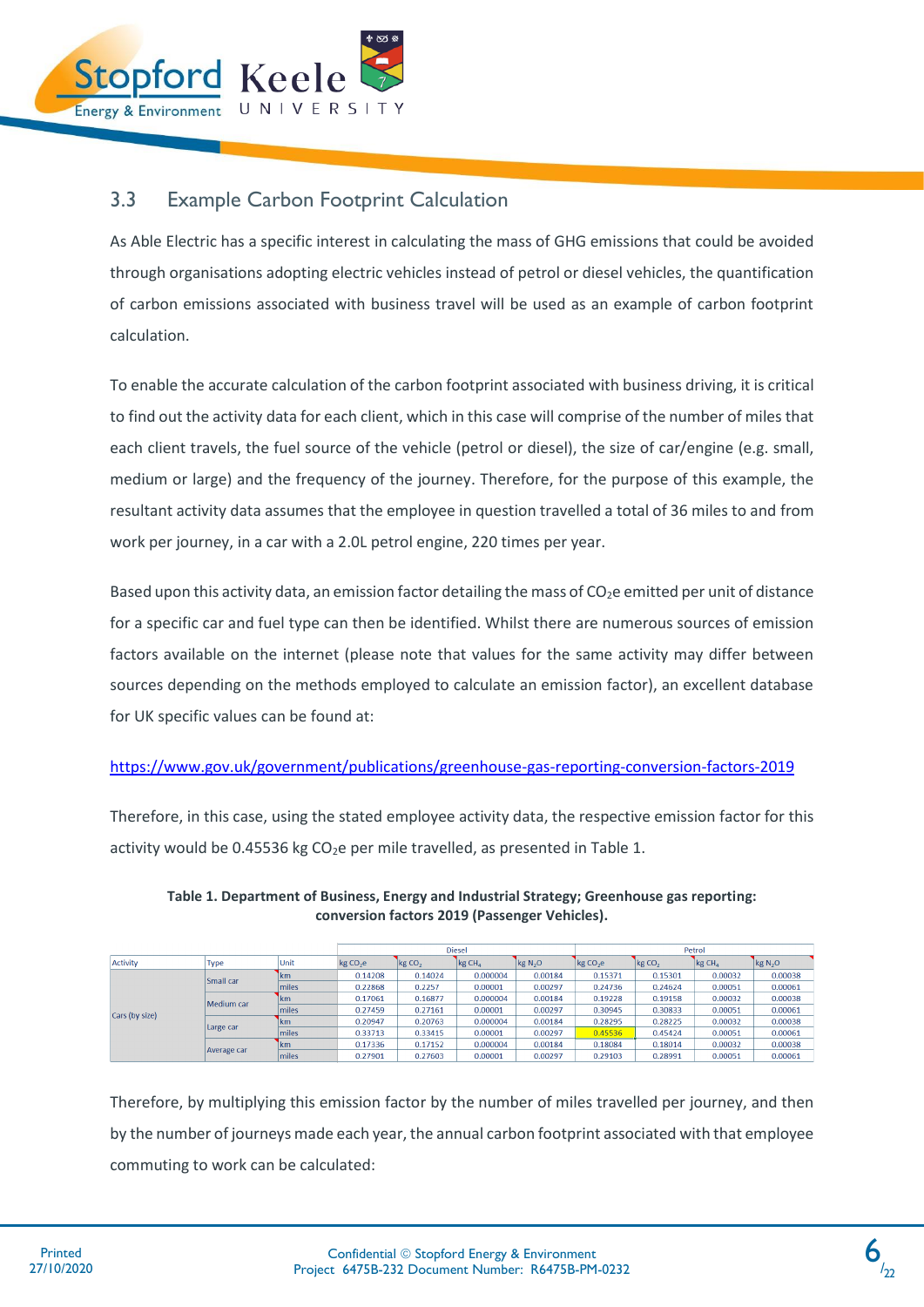

*36 (miles per journey) \* 0.45536 (emission factor kg CO2e) = 16.39 kg CO2e (mass of carbon dioxide equivalent GHGs emitted per journey)*

then

*16.39 kg CO2e (mass of carbon dioxide equivalent GHGs emitted per journey) \* 220 (number of journeys per year) = 3,606 kg CO2e/annum (mass carbon dioxide equivalent GHGs emitted per year).*

Therefore, in this example the carbon footprint of the employee's described commute can be estimated to be **3.61 tonnes CO2e/annum**.

By switching to an electric vehicle, a different emission factor can be applied. For the purposes of this example, it is assumed that the employee in question makes exactly the same journeys using a battery powered electric vehicle instead.

Therefore, in this case, using the stated employee activity data, the respective emission factor for this activity would be 0.10764 kg  $CO<sub>2</sub>e$  per mile travelled, as presented in Table 2.

|                |             |               | Plug-in Hybrid Electric Vehicle |                   |                        |                     | <b>Battery Electric Vehicle</b> |            |                   |              |
|----------------|-------------|---------------|---------------------------------|-------------------|------------------------|---------------------|---------------------------------|------------|-------------------|--------------|
| Activity       | Type        | Unit          | kgCO <sub>2</sub> e             | kgCO <sub>2</sub> | $\log$ CH <sub>4</sub> | kg N <sub>2</sub> O | $\log CO2$ e                    | $\log CO2$ | kgCH <sub>a</sub> | $\log N_2$ O |
|                | Small car   | km            | 0.04066                         | 0.04034           | 0.00010                | 0.00022             | 0.04567                         | 0.04531    | 0.00012           | 0.00024      |
|                |             | miles         | 0.06545                         | 0.06493           | 0.00017                | 0.00035             | 0.07350                         | 0.07292    | 0.00019           | 0.00039      |
|                | Medium car  | lkm           | 0.03607                         | 0.03579           | 0.00009                | 0.00019             | 0.05317                         | 0.05275    | 0.00014           | 0.00028      |
| Cars (by size) |             | miles         | 0.05807                         | 0.05761           | 0.00015                | 0.00031             | 0.08557                         | 0.08489    | 0.00022           | 0.00046      |
|                |             | km            | 0.04458                         | 0.04423           | 0.00011                | 0.00024             | 0.06688                         | 0.06635    | 0.00017           | 0.00036      |
|                | Large car   | miles         | 0.07173                         | 0.07117           | 0.00018                | 0.00038             | 0.10764                         | 0.10679    | 0.00027           | 0.00058      |
|                |             | km            | 0.04107                         | 0.04075           | 0.00010                | 0.00022             | 0.05549                         | 0.05505    | 0.00014           | 0.00030      |
|                | Average car | <b>Imiles</b> | 0.06610                         | 0.06558           | 0.00017                | 0.00035             | 0.08931                         | 0.08860    | 0.00023           | 0.00048      |

**Table 2. Department of Business, Energy and Industrial Strategy; Greenhouse gas reporting: conversion factors 2019 (Electric Vehicles).**

It is important to note that the emission factor is greater than 0. This is to take into account the associated carbon cost of charging an electric vehicle. Carbon emissions associated with electricity supply arise from the generation of electricity, i.e. the nature of the UK's energy mix. As a proportion of the UK's electricity is supplied by fossil fuel burning (coal and gas), as well as "clean" nuclear and renewables, a carbon cost is incurred. This is accounted for in the BEIS calculation methodology for greenhouse gas reporting.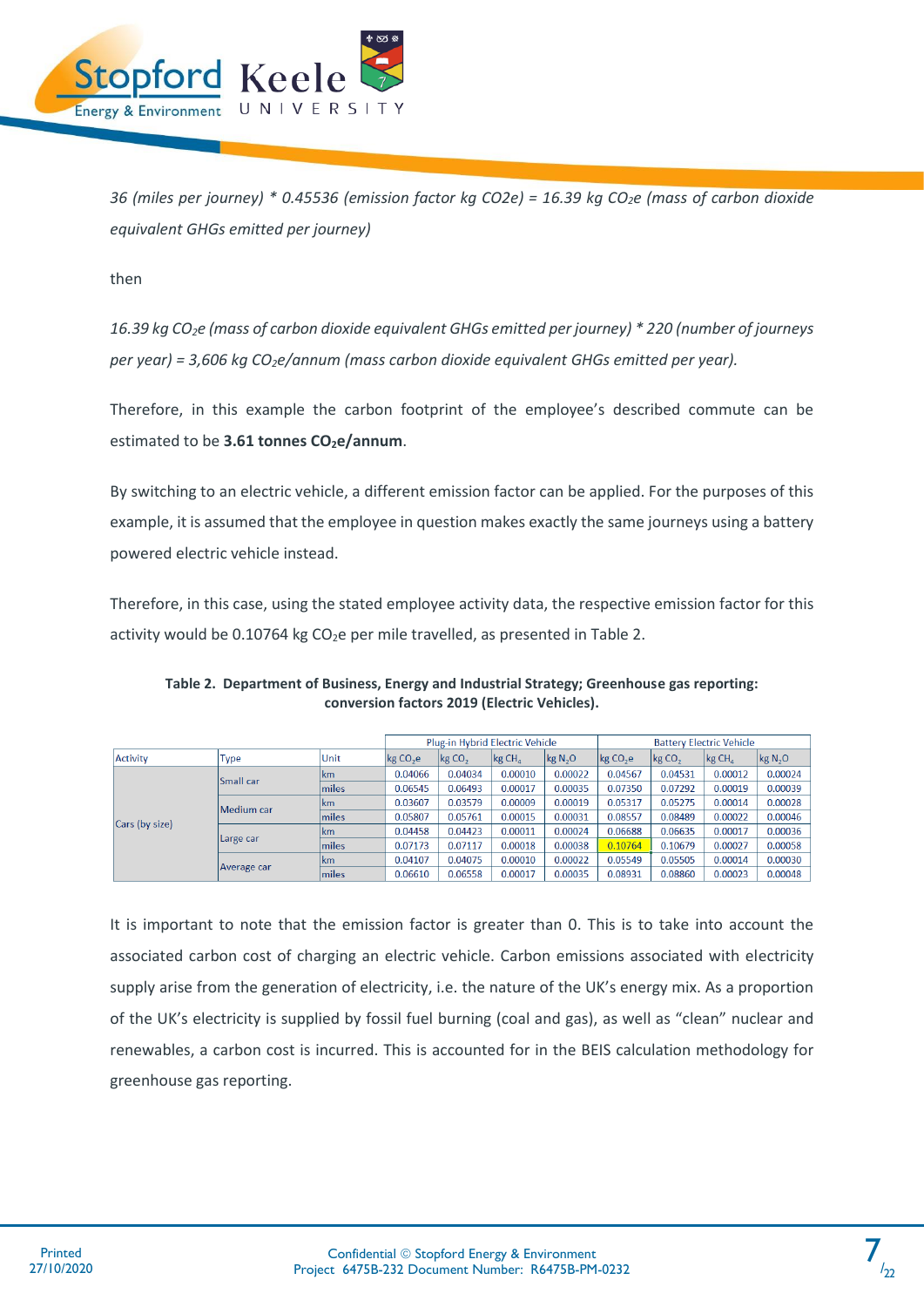

#### 3.3.1.1 Worked Example – Carbon Savings

Therefore, by multiplying this emission factor by the number of miles travelled per journey, and then by the number of journeys made each year, the annual carbon footprint associated with that employee commuting to work can be calculated:

*36 (miles per journey) \* 0.10764 (emission factor kg CO2e) = 3.88 kg CO2e (mass of carbon dioxide equivalent GHGs emitted per journey)*

then

*3.88 kg CO2e (mass of carbon dioxide equivalent GHGs emitted per journey) \* 220 (number of journeys per year) = 852.51 kg CO2e/annum (mass carbon dioxide equivalent GHGs emitted per year).*

Therefore, in this example the carbon footprint of the employee's described commute can be estimated to be **0.85 tonnes CO2e/annum**. **This represents a saving of 2.76 tonnes CO2e/annum over the use of the equivalent petrol vehicle.**

A similar approach can then be used to aggregate emissions data for each employee to enable an organisational carbon footprint for driving to work to be estimated.

### <span id="page-9-0"></span>3.4 Carbon Footprinting Calculator

To support Able Electric's ambition to demonstrate the virtues of the uptake of electric vehicles to organisations, from a carbon and cost perspective, a carbon and cost footprinting calculator has been developed. The carbon and cost calculator will enable Able Electric to assimilate data relating to distance travelled, car size and fuel type for organisations. Furthermore, to enable the carbon emissions associated with travelling to work to be contextualised, the calculator also presents a carbon equivalence to other well-known energy consuming or carbon saving activities. The calculator also allows for a year on year cumulative carbon footprint and cost savings to be calculated too. An example of the calculator and the output data is presented in Figure 1.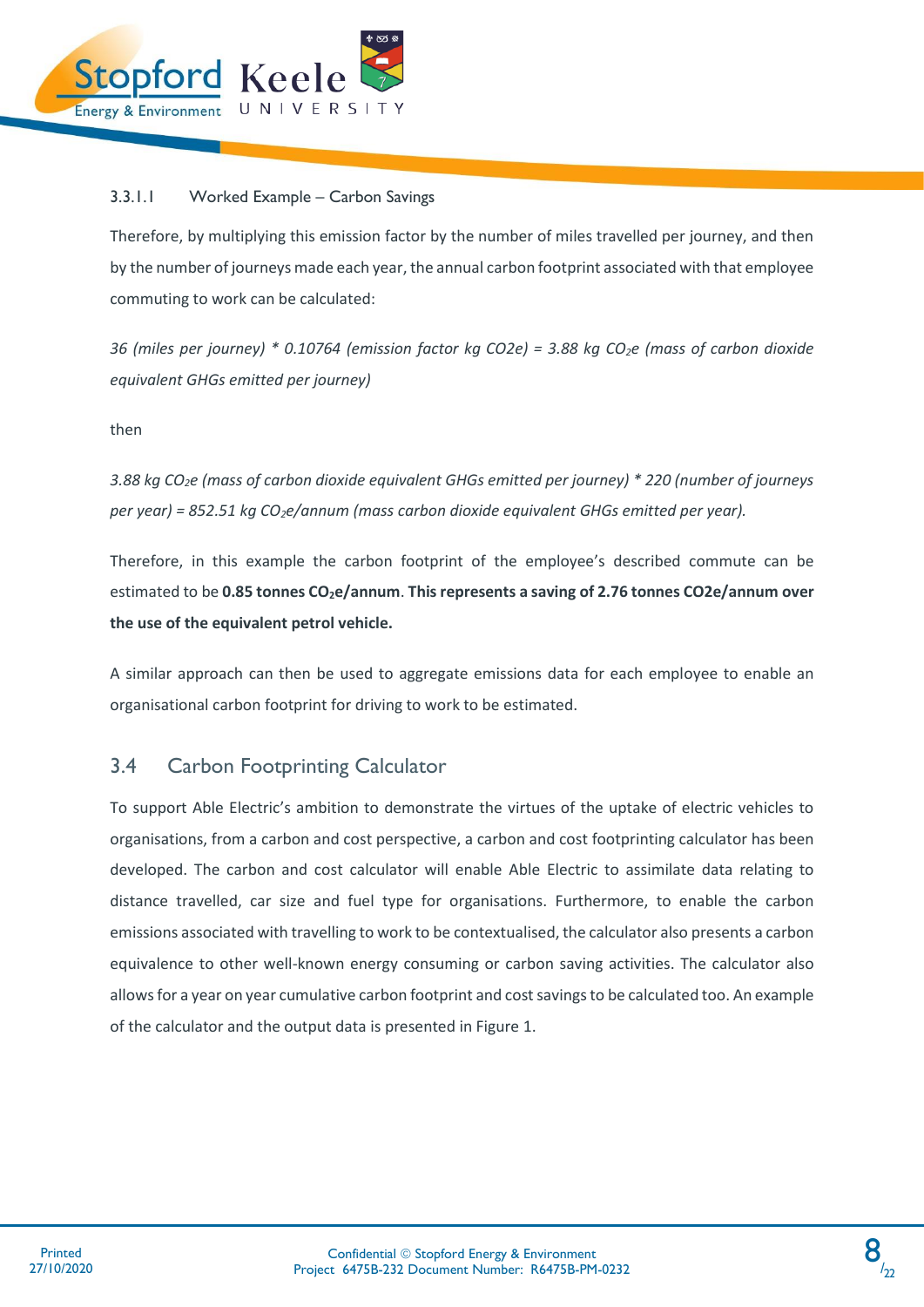



#### **Figure 1. Schematic of Able Electric's carbon saving calculator.**

Therefore, using a hypothetical data set to generate mileage data for 2020, and the outputs from this study, Table 3 presents the estimated energy and carbon savings that can be offset by using an electric vehicles over fossil fuel (petrol) powered small car, driving a distance of 1000 miles.

| powered (Sinah petrol car) with electric, over a distance of 1000 miles. |         |                          |  |  |  |  |  |
|--------------------------------------------------------------------------|---------|--------------------------|--|--|--|--|--|
| <b>Activity</b>                                                          | Quantum | Units                    |  |  |  |  |  |
| <b>Carbon Emissions Avoided</b>                                          | 1.7     | tonnes $CO2e$            |  |  |  |  |  |
| Energy Saved to Equivalent to Powering                                   | 0.1     | UK Homes per Year        |  |  |  |  |  |
| Energy Saved Equivalent to                                               | 4       | Barrels of Oil           |  |  |  |  |  |
| Carbon Saved Equivalent to                                               | 44      | Trees Grown for 10 Years |  |  |  |  |  |

**Table 3. Total estimated energy and carbon savings achievable through replacing fossil fuel powered (small petrol car) with electric, over a distance of 1000 miles.**

The output of this calculator could be used by Able Electric to highlight estimated emission and operational cost savings to clients, associated with a transition to electric vehicles. This will aim to support the uptake of Able Electric's charging infrastructure technology.

## <span id="page-10-0"></span>4 Electric Vehicle Benefits - Business

### <span id="page-10-1"></span>4.1 Green Credentials

Marketing a company's green credentials serves to raises awareness of the company's commitment to the environment. Through the effective communication of the measures that an organisation has undertaken to manage and reduce its operational impact on the environment, the reputation of the company can be readily enhanced across supply chains and consumers alike. This in turn may enable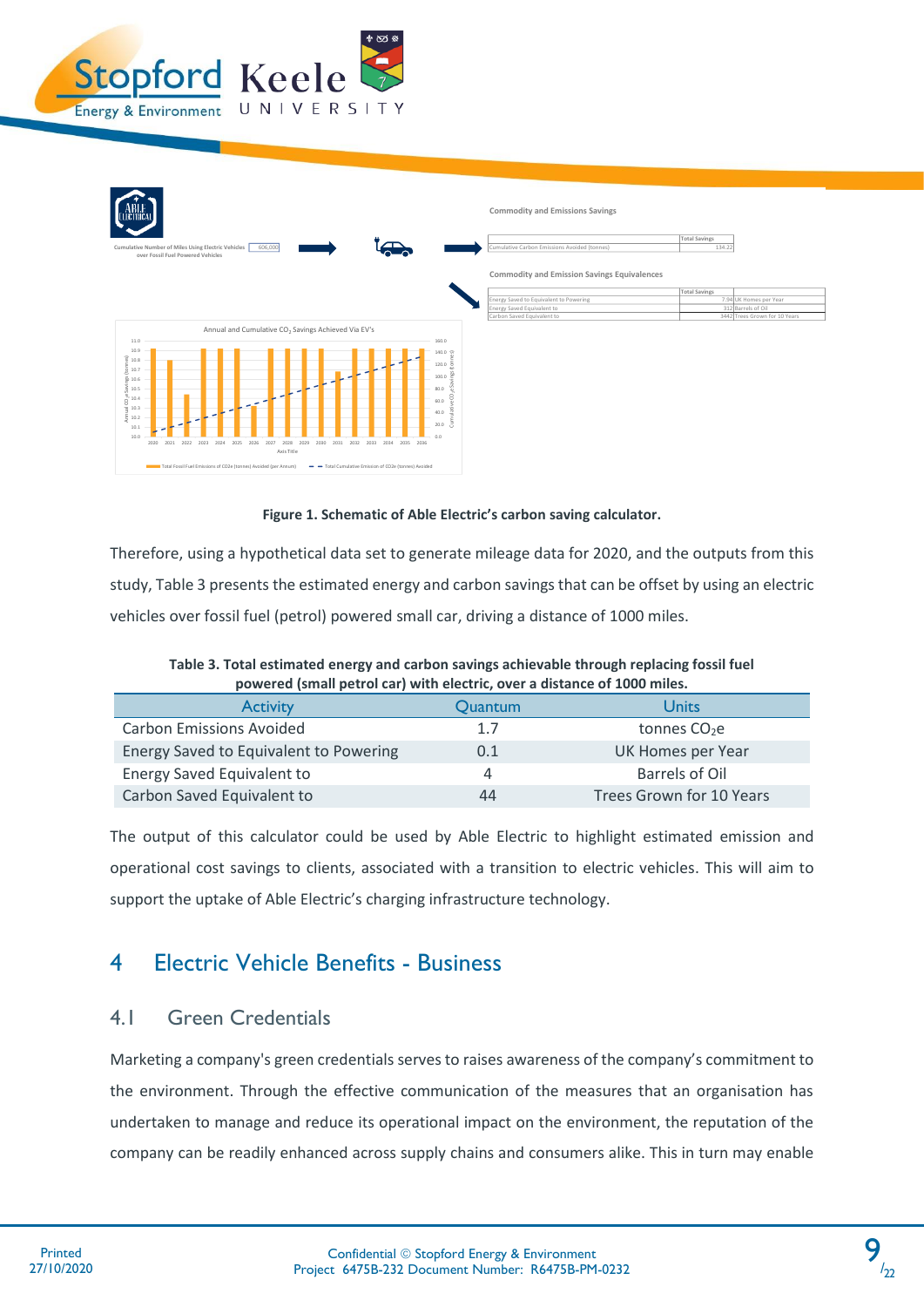

the business to access new supply chains and capitalise on the growing demand environmentally responsible products and services.

The term "green credentials" refers to the evidence and achievements that demonstrate that a company is committed to minimising its impact on the environment. As such there are several standards, certifications and awards that companies can seek to obtain in order to effectively demonstrate the environmental performance of its operations to clients and stakeholders alike. As well as serving as a tool to demonstrate a company's commitment to the environment, such accreditations and certifications can be used across corporate and publicity material to enhance the company brand.

Electric vehicles are an effective way for organisations to promote their commitment to the environment across their supply chain, whilst making significant operational savings.

### <span id="page-11-0"></span>4.2 Financial Incentives – Operational Savings

Costs for commercial installations, can vary considerably depending on what is required, the main categories to consider are hardware & installation cost (which may include additional supply cables, electrical cabinets, distribution boards, metering etc. when compared to a domestic property), upgrading the site supply (incl. costs with the DNO), groundworks for digging cable trenches, and the cost of marking / allocating parking bays. A typical EV charging point unit itself costs around £800 - £1,000 to the consumer.

It is also important to understand existing capacity and upgrade requirements if needed. In some extreme cases a whole new transformer is required.

There are a number of EV charging products that are now looking to integrate with solar PV or other onsite renewables / battery storage – one example is Zappi. Zappi can essentially monitor for any excess solar going to Grid and instead divert it to vehicles, configurable so that the consumer is supplied with the required charge when needed (i.e. will charge from Grid if no solar available).

A number of financial incentives are available to assist with the installation of charging points.

The Workplace Charging Scheme (WCS) is a grant that businesses can use to reduce the cost of installing electric vehicle chargepoints for their staff by up to £14,000.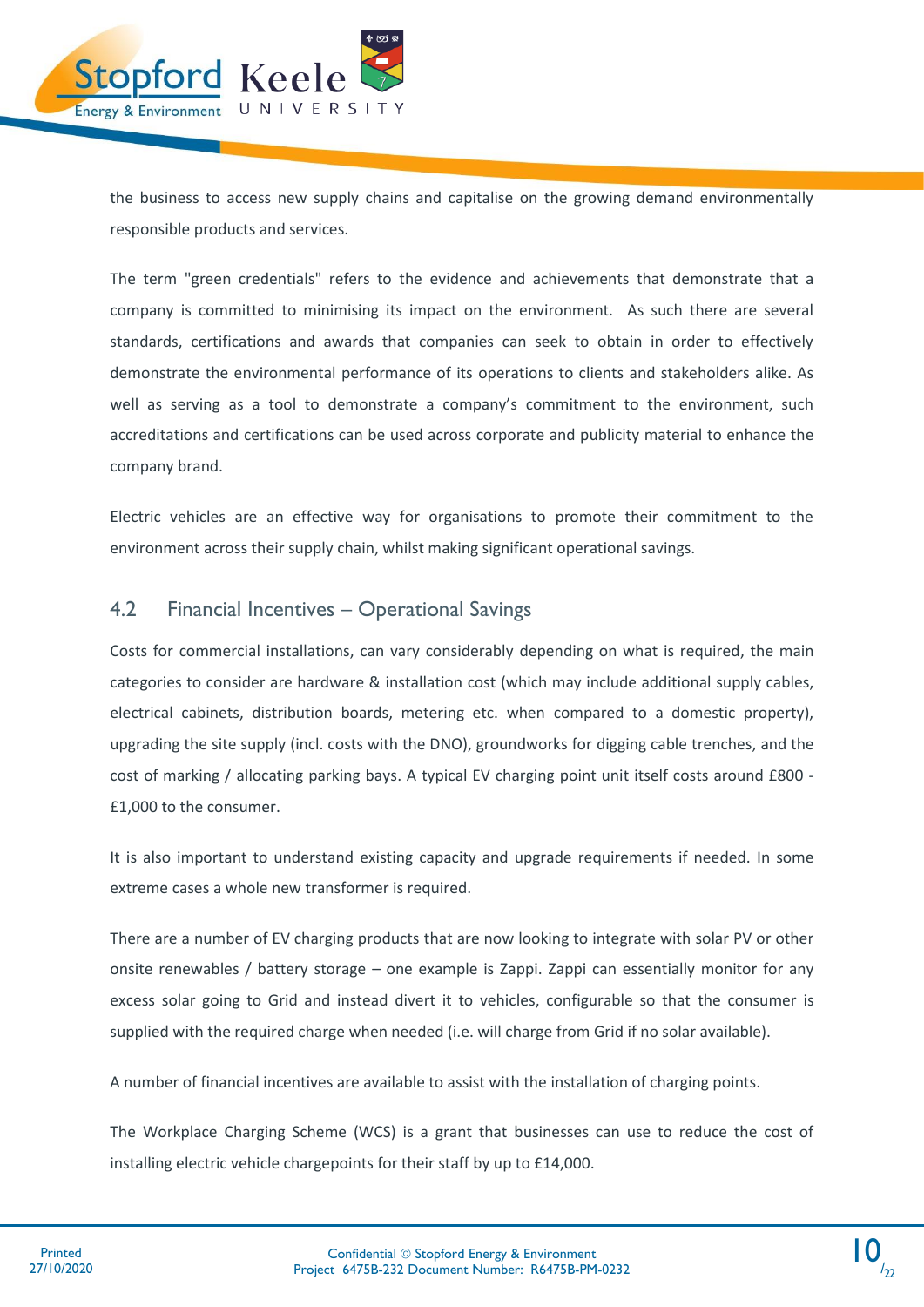

- Any voucher applications submitted on or after 1st April 2020 will receive a rate of £350, for up to 40 sockets.
- The WCS is available to any business, charity or public authority, with some conditions.
- The grant is provided by the government Office for Low Emissions Vehicles.

The WCS is available to any business, charity or public authority, with some conditions including the following:

- You must have sufficient off-street parking.
- While you do not need to currently have electric vehicles as part of your fleet, you will need to express an existing or future need for the business.
- You must have the charging station installed by an OLEV-approved workplace charging station installer like Pod Point.

The WCS is a voucher based system.

- First you complete an online application.
- If successful you will be emailed a voucher code which you can then present to your OLEVapproved installer which your installer will then use to claim the grant after the installation is complete.
- The voucher code is valid for 120 days from the date of issue.

#### 4.2.1 Vans

The EV van market has seen significant growth over the past few years, with an increasing number of vehicle manufacturers developing hybrid and fully electric models. This has enhanced the viability of a low carbon vehicle transition for the those in the commercial sector. The following vehicles have  $CO<sub>2</sub>$ emissions of less than 75g/km and can travel at least 16km (10 miles) without any emissions at all:

- BD Auto eTraffic
- BD Auto eDucato (3.5 tonnes)
- Citroen Berlingo
- Ford Transit Custom PHEV
- Mercedes-Benz eVito
- Mitsubishi Outlander Commercial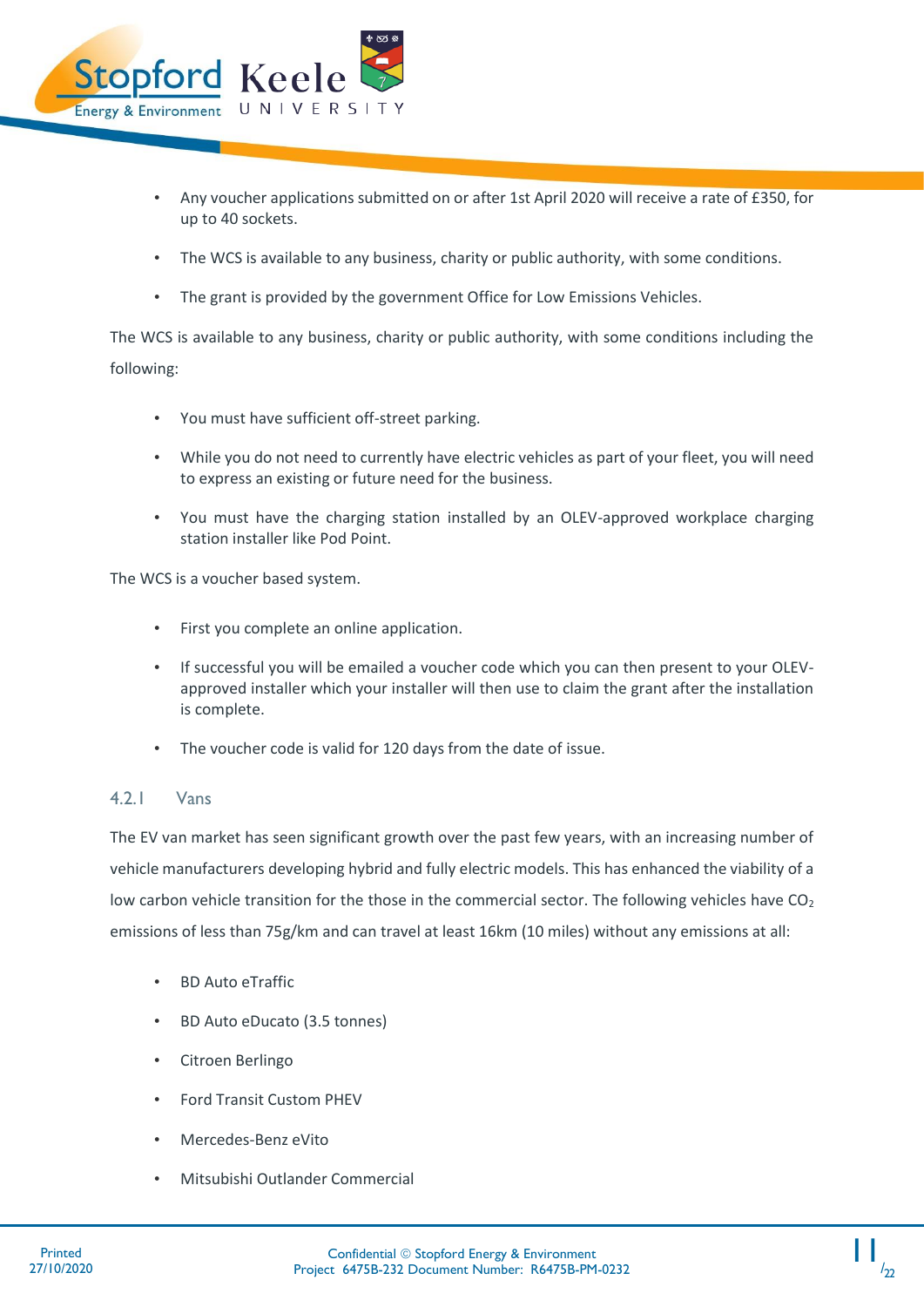

- Nissan e-NV200 (cargo van)
- Peugeot ePartner
- Renault Kangoo ZE
- Renault Master ZE
- LDV EV80 van
- LDV EV80 chassis cab

You can get a discount on the price of brand new low-emission vehicles through a grant the government gives to vehicle dealerships and manufacturers.

You do not need to do anything if you want to buy one of these vehicles - the dealer will include the value of the grant in the vehicle's price. The plug in vehicle grant will pay for 20% of the purchase price for these vehicles, up to a maximum of £8,000.

#### 4.2.2 Large Vans and Trucks

These vehicles have  $CO<sub>2</sub>$  emissions of at least 50% less than the equivalent conventional Euro VI vehicle that can carry the same capacity. They can travel at least 16km (10 miles) without any emissions at all:

- BD Auto eDucato (4.25 tonnes)
- FUSO eCanter
- Paneltex Z75

For the first 200 orders the plug-in grant will pay for 20% of the purchase price for these vehicles, up to a maximum of £20,000. The grant will then pay for 20% of the purchase price for these vehicles, up to a maximum of £8,000. Further information is available at: https://www.gov.uk/plug-in-car-vangrants

### <span id="page-13-0"></span>4.3 Energy Management of the Grid

#### 4.3.1 Time-of-Use Electricity Costs

Utilities are moving toward Advanced Metering Infrastructure (AMI) that will allow for "time-of- use" electricity rates on a wide scale. AMI would enable utilities to charge much higher rates at peak usage, say summer afternoons, versus low rates at 2:00 A.M.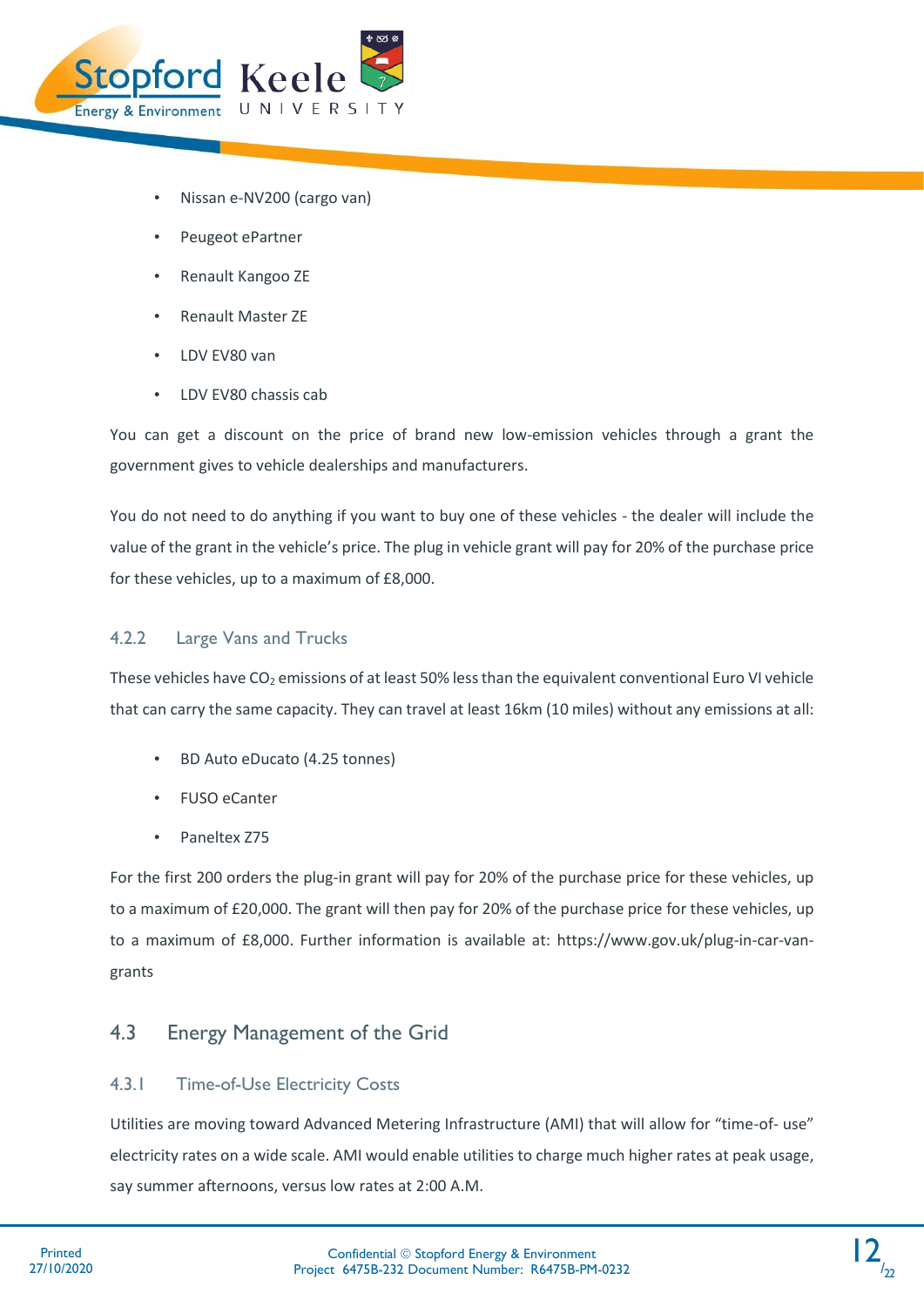

This capability provides an enormous economic driving force for both the utility and the consumer. The consumer pays a very large penalty to use electricity at peak rates, making non-peak electrical usage attractive.

Non-peak rates typically occur at night, while the consumer sleeps. Thus, charging an EV at night provides both convenience and low electricity rates. For these reasons, conventional wisdom opines that the vast majority of future EV charging will happen at night. This, also, is where Level I and II charging infrastructure will be most prevalent.

Consumers will no doubt need to charge their vehicles during the daytime, which will drive the requirement for public charging infrastructure at all charging levels.

In addition to time-of-use rates, utilities and/or charging service providers will likely bill based on the power level of electricity provided. For example, a slow charge at 120V, 15A would undoubtedly cost less per kWh than a DC fast charge at 125kW.

Already, however, promoters have begun to develop business models that would minimize the impact of electricity costs. Placing advertising on the charger, or billing for the parking slot are examples of schemes that would offset infrastructure and electricity costs.

#### 4.3.2 Grid Impacts and Synergies

#### 4.3.2.1 Grid Impacts

AMI also provides a powerful market tool for utilities to control the grid. One potential scheme, as mentioned above, would be for a utility to bill based on how loaded the grid might be at a given time. In addition to influencing consumer behaviour through pricing, the utility could be given control of individual chargers (Level II and III) such that no charging could occur if the utility anticipated a brownout condition.

One pervasive fear is that fast charging could negatively impact the grid. However, extensive modelling has shown minimal real impact to the grid. [Figure 2](#page-15-0) depicts the hierarchy for a generic electricity network in the US[. Figure 3](#page-16-0) depicts six 250kW fast chargers—possibly a replacement for a petrol station in the future.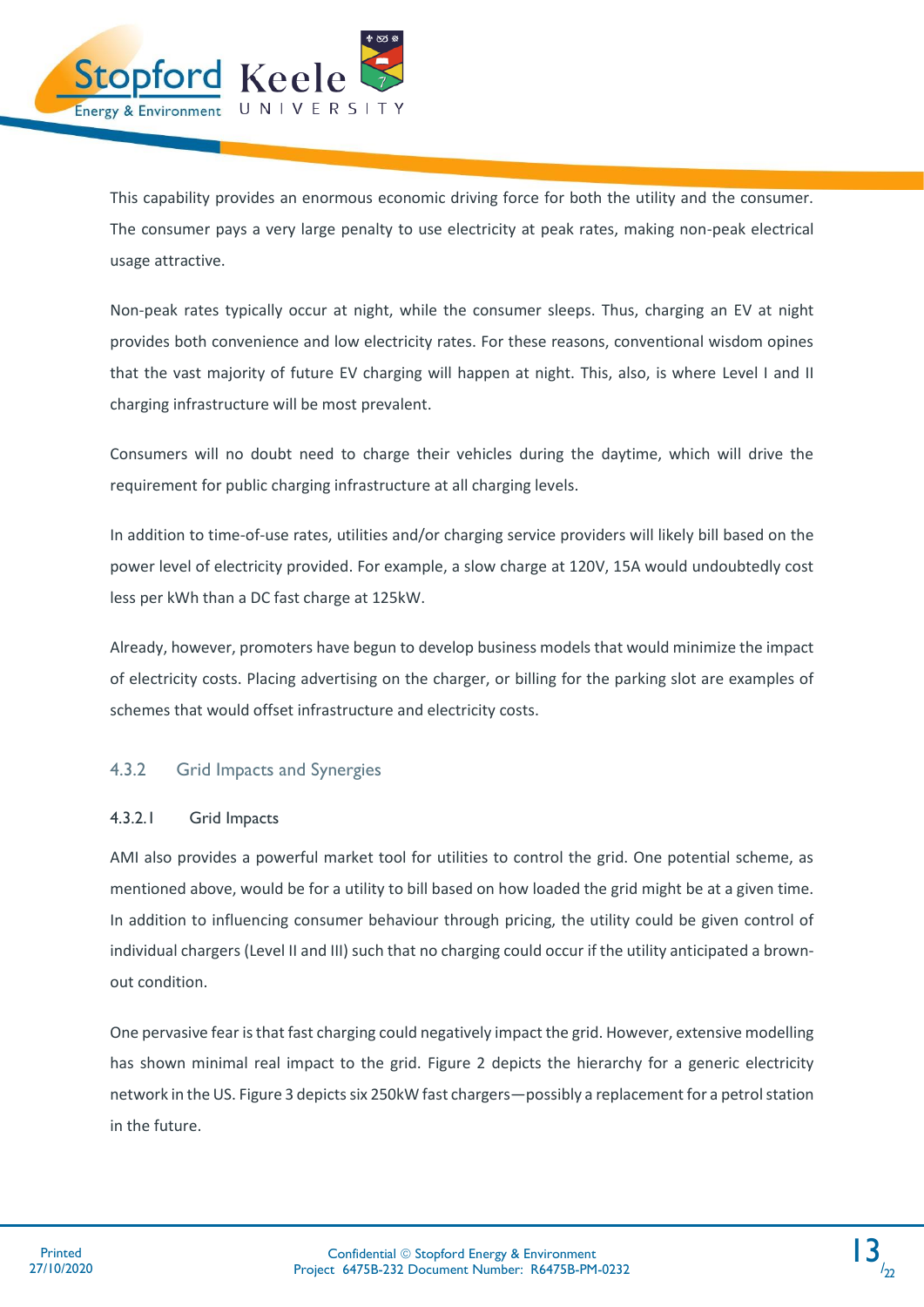

If all six fast chargers operated simultaneously at full output, they would require about 1.5MW DC, or about 33A at the local 26kV AC line. The capacity for this line is typically 600-900A. Thus, in the event of such an occurrence, only a small portion, maybe 5%, of the local line capacity would be used.

In addition to not threatening the grid, charging schemes that include battery storage between the grid and the charger bank, could provide a buffer and further reduce the potential for adverse grid impacts. Indeed, utility control coupled with a high peak use rate structure ensures that fast charging will have minimal grid impacts.



<span id="page-15-0"></span>**Figure 2. Generic electricity network (US).**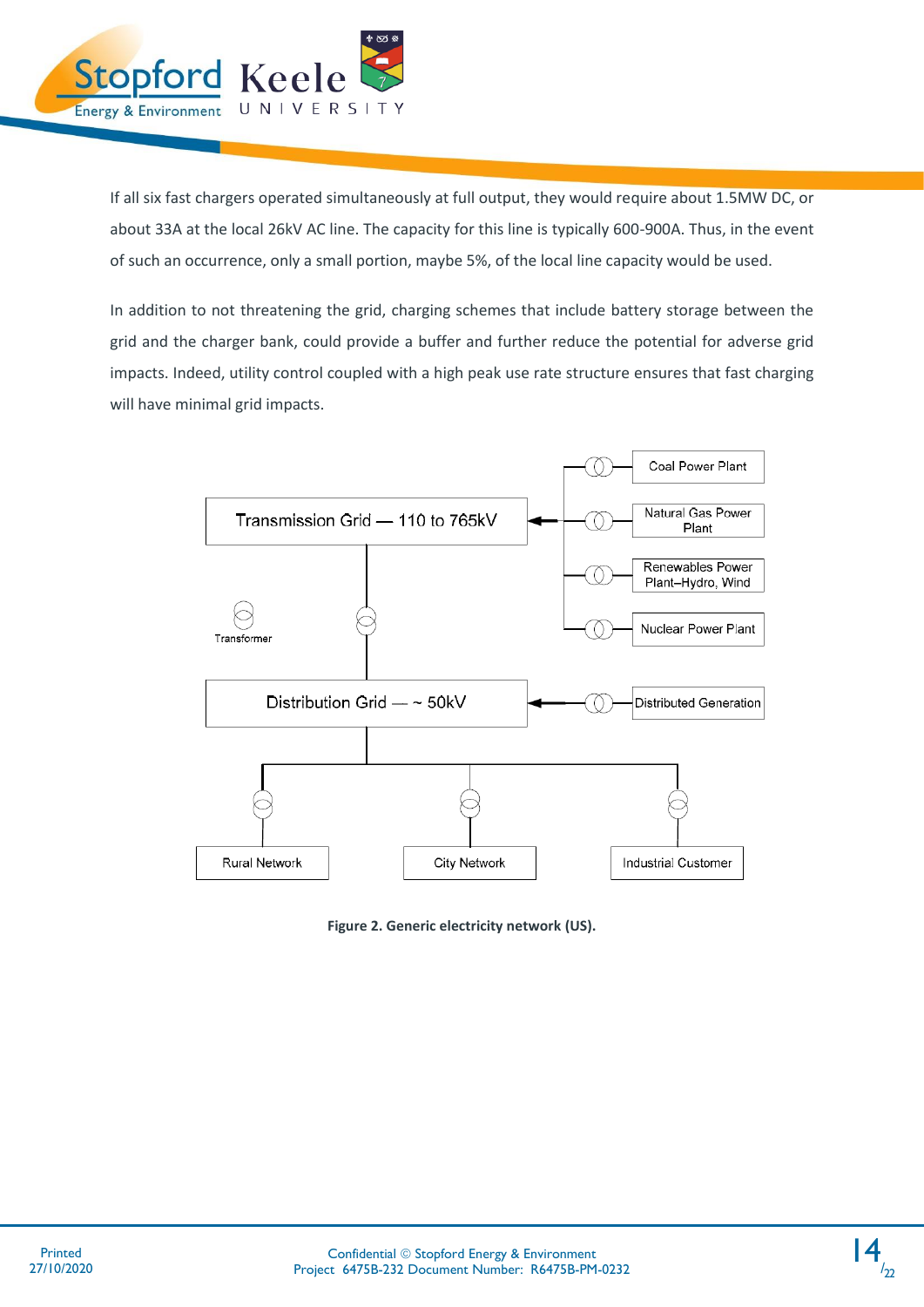



**Figure 3. Six 250kW EV fast chargers on a 26kV low voltage neighbourhood line.**

<span id="page-16-0"></span>Utilities have well founded worries relative to system-wide grid impacts from the millions of future EVs charging their batteries—even at night. Indeed, most regional US grids have ample night-time surplus capacity that would allow the addition of EVs for the foreseeable future without the addition of generation or grid capacity. Long term, the favourable night-time time-of-use economics could change to close the gap between daytime use and the low use valley at night. However, there are questions over whether this would be enough to modify behaviour, especially when the convenience of nighttime charging is considered.

#### 4.3.2.2 Grid Synergies

Enabling utility control to protect and enhance grid operations, along with consumer control to operate their vehicles would appear to be an ideal synergy.

Movements toward smart grids and communications at every level are progressing rapidly. Rather than a detriment, EVs could enhance the grid and provide stability. Bi-directional methods, called vehicle-to-grid (V2G), vehicle-to-home (V2H), and others would enable EVs to act as a massive energy storage device for the grid. A simpler, uni-directional method would allow grid ancillary services such as grid regulation through mere on-off charger control by the utility or grid operator, through an aggregator.

For potential future V2G infrastructure, all levels of EV chargers, including on-board chargers, will need to be capable of bi-directional power flow. One method of on-board charging is the integrated recharge method that uses the traction inverter together with the motor's inductance, which obviates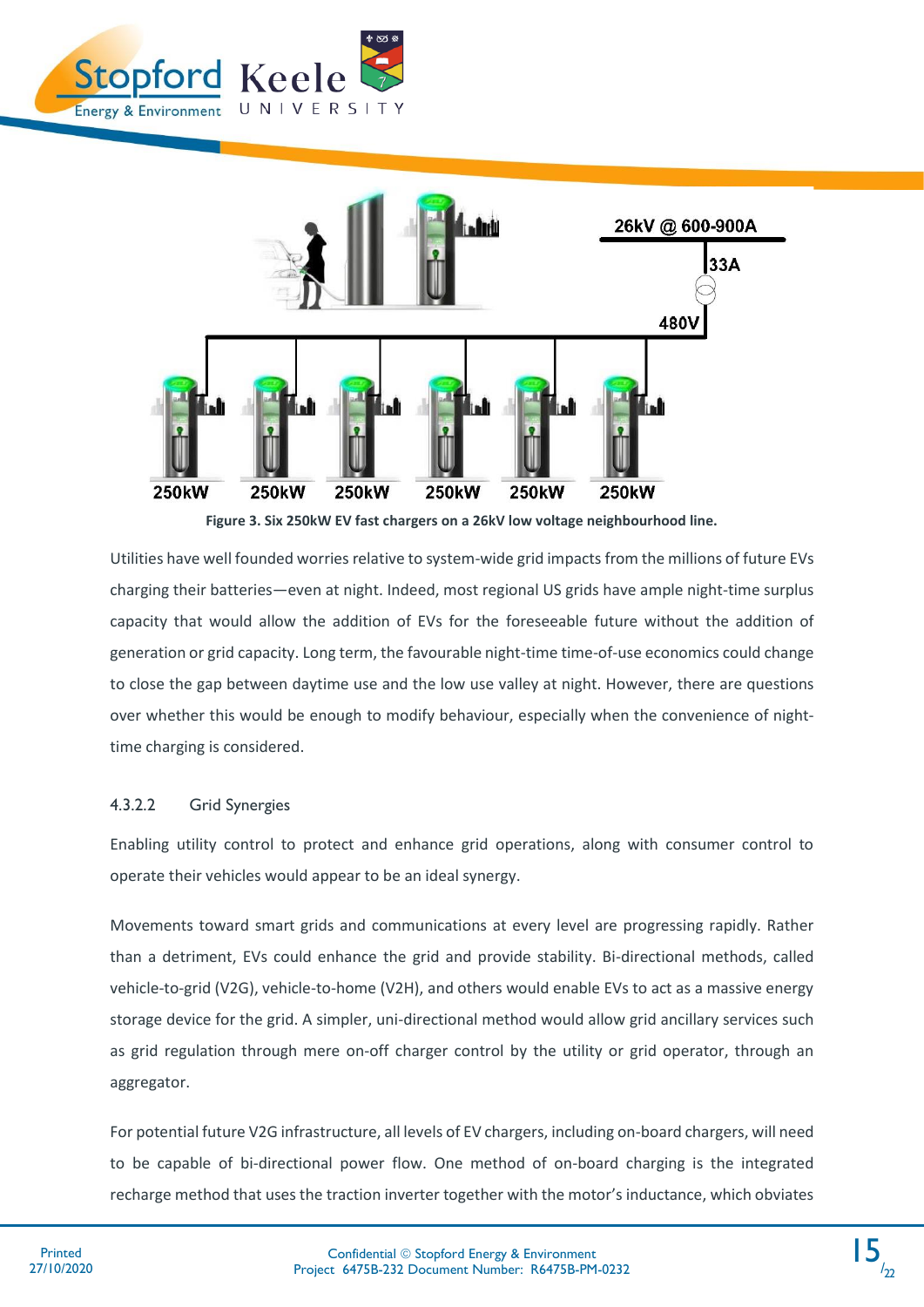

the need for a separate on-board charger. This method is bi-directional by design and was originally developed by AC Propulsion.

#### 4.3.2.3 Renewables

Over the next decade, as wind and other renewables become a more important contributor to the electricity power generation mix, the question of grid impacts must be addressed. In the current grid configuration, wind energy may be limited to 20% of the total power generation mix. A new mechanism that allows a much greater penetration of wind energy and other renewables to contribute to the grid would be valuable.

Wind, solar, hydro, geothermal and other renewables provide an opportunity to work in synergy with the grid through the use of energy storage such as EVs. Wind, in particular, while considered a nondispatchable, intermittent power source, could overcome these disadvantages via EVs. Several US utilities are conducting demonstrations on the MW scale using large batteries as buffers between wind farms and the grid, which show the potential benefit of using EVs to provide grid services. This, also does not require bi-directional power flow.

#### <span id="page-17-0"></span>4.4 Market Opportunities

#### 4.4.1 Current Behavioural Evidence

Initial evidence (Amsterdam Roundtable Foundation and McKinsey & Company, 2014) shows that most of the early adopters of BEVs and PHEVs have the opportunity to charge at home, and this is their primary charging location. In Norway, for example, 95% of BEV and PHEV owners have charging access at their homes (either personal or shared within apartment complexes). For those who own a garage, home charging an electric car can be done using either a household plug or a relatively cheap residential charger ("wall box").

Secondary to charging at home, this first group of EV drivers charges at work. Research by the Norwegian Vehicle Association (November 2013) indicates that almost 60% of the country's BEV and PHEV drivers have access to charging stations at their places of work. Public charging stations (at either retail locations or fast-charging stations) are the third most popular charging locations after home and office. When asked about their use of public charging stations during the last month, 11% of BEV and PHEV Norwegian owners said they used public charging on a daily basis, 28% – on a weekly basis, and 35% – less frequently than that, 26% reported not using public charging at all in the last month.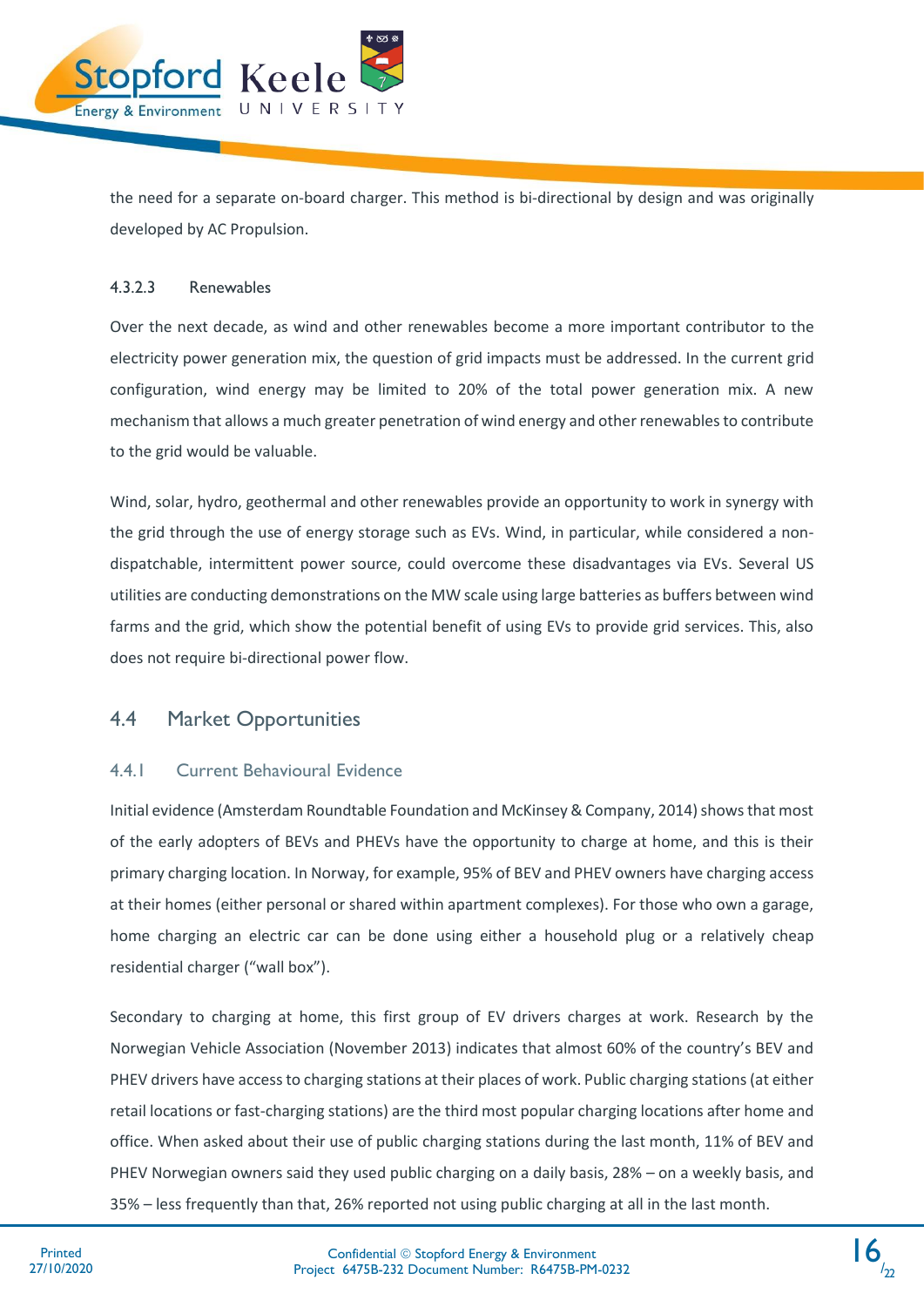

Since fast-charging stations have been introduced fairly recently, only very preliminary conclusions can be drawn about their use. From the Norwegian survey, 62% of respondents indicated they did not use fast chargers at all in the last month, compared to 9% that used fast chargers at least once a week. It should be noted, however, that the current number of fast-charging stations in Norway is still quite limited (67 as of June 2013) and the three most popular fast-charging stations in Norway (located centrally and offering free electricity) have had 10,000 charging sessions in one year, averaging approximately 9 charging sessions per day for each of the three chargers.

#### 4.4.2 Future Trends

In the future, charging behaviour – and in particular the use of public charging infrastructure, both slow and fast – is likely to change, influenced by multiple factors (below and in [Figure 4\)](#page-19-2):

- Need for public charging stations for EV drivers without access to garages. The need for public charging stations will increase if consumers who do not have access to a garage or other private or semiprivate residential parking – a large share of people living in cities – also adopt EVs. For instance, in Germany almost two-thirds of all households have a garage or parking space. Looking at the urban metropolis of London, however, two-thirds of homes have neither a garage nor off-street parking.
- Battery size. Conversely, the need for public slow-charging stations would decrease if the average battery size and range of BEVs increases. With less frequent charging required, drivers who rely solely on public stations will use them less, and those with access to stations at home and work may stop using public stations altogether.
- Use of the car. When it comes to slow- vs. fast-charging stations, the potentially changing role of the BEV may shift the ratio required. Experience from Norway shows that currently BEVs are often purchased as a second car for households and used primarily for daily commuting purposes. If the adoption of BEVs grows and more people want to use their BEV for long-distance trips (between cities or even countries), the demand for fast-charging stations will increase.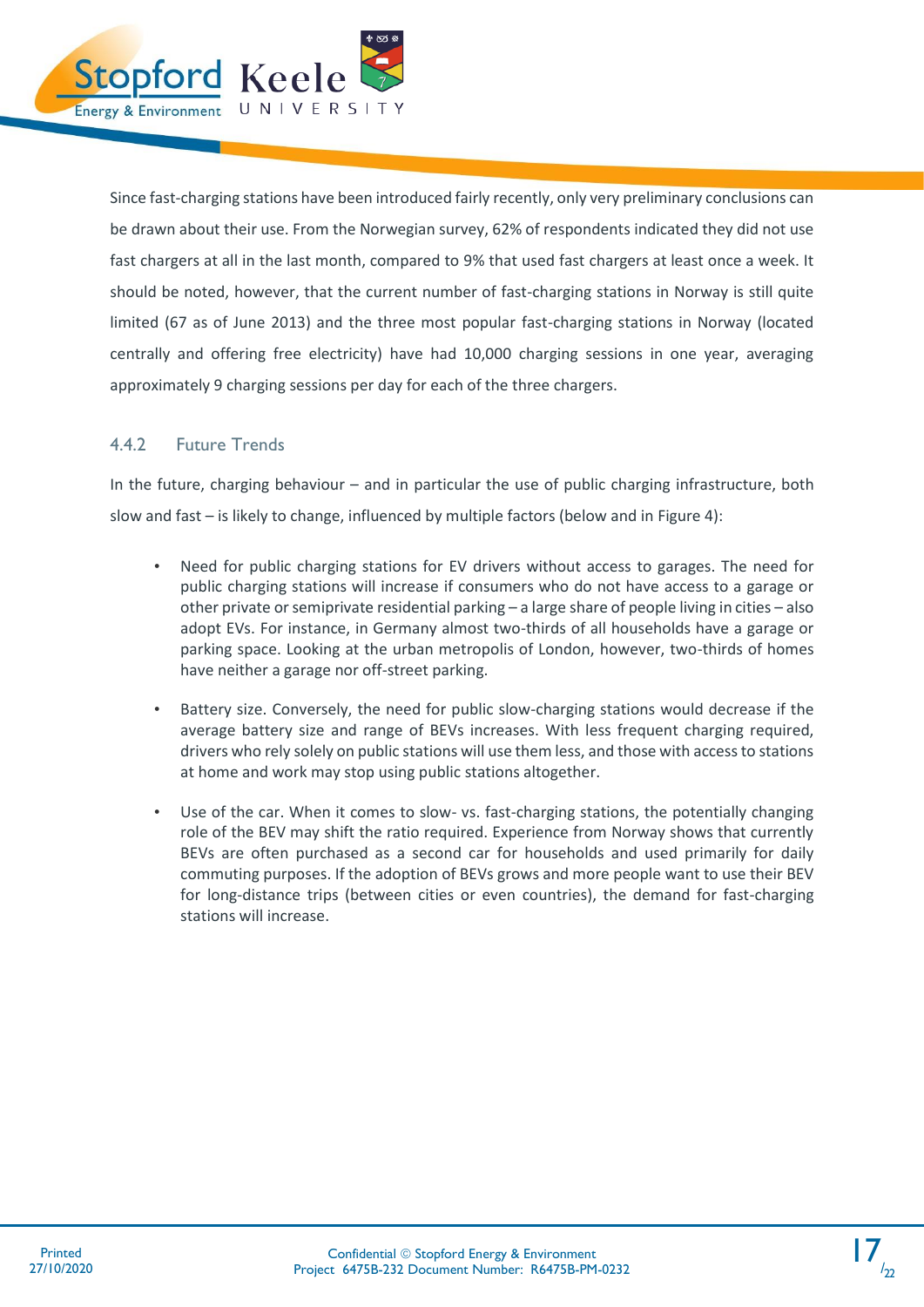



**SOURCE: McKinsey** 

<span id="page-19-2"></span>**Figure 4. Implications for charging infrastructure: basic belief from interviews and pilot results: In the first years, home charging will dominate.**

# <span id="page-19-0"></span>5 Electric Vehicle Charging Points – UK Status

### <span id="page-19-1"></span>5.1 Current Charging Infrastructure

Poor provision of charging infrastructure in the UK is one of the greatest barriers to growth of the domestic EV market, and the challenge raised most frequently by critics. The existing charging network is lacking both in size and geographic coverage, with the fastest ('rapid') charge points being particularly scarce. Analyses by the Energy Saving Trust and HSBC indicate that there are substantial disparities in the provision of public charge points across the country, with wide regional variations in both the average distance to a public charge point, and the ratio of public charge points to people.

However, the UK's EV charging network is improving, through the increased rate of installation of charging points, through companies such as Able Electric. According to Zap-Map, there are over 12,800 connectors at over 4,470 public charging point locations across the UK, with their number growing consistently each month. An increasing proportion of these are rapid or fast chargers. The West Midlands has 772 connectors as of June 2017, 6.3 per cent of the UK's total charge points. Of these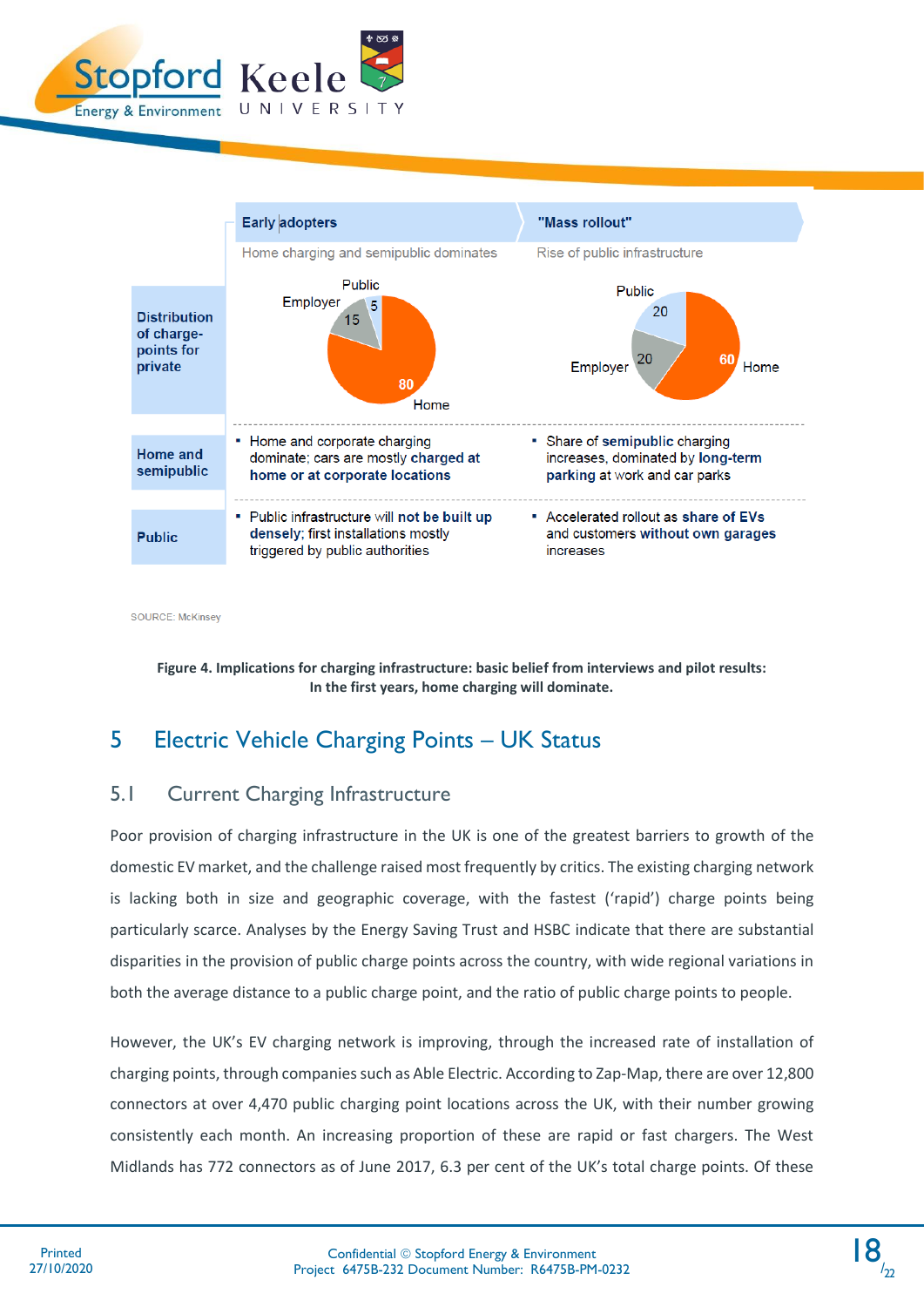

connections, 206 are publicly funded, representing 27,549 people per public charge point. The average distance to public charging points is shown i[n Figure 5.](#page-20-1)



<span id="page-20-1"></span>**Figure 5. Average distance to nearest public electric vehicle charging point. Image provided by the energy saving trust.**

By installing charging points, Able Electric are removing a key barrier to growth of Electric Vehicles in the UK and helping the country in its obligations to a 2050 net zero carbon target.

# <span id="page-20-0"></span>6 Conclusion

This report has provided an overview of the carbon savings and wider benefits which can be achieved through the installation of electric car charging points and the subsequent uptake of electric vehicles. A separate carbon footprinting calculator was developed for Able Electric, allowing the user to input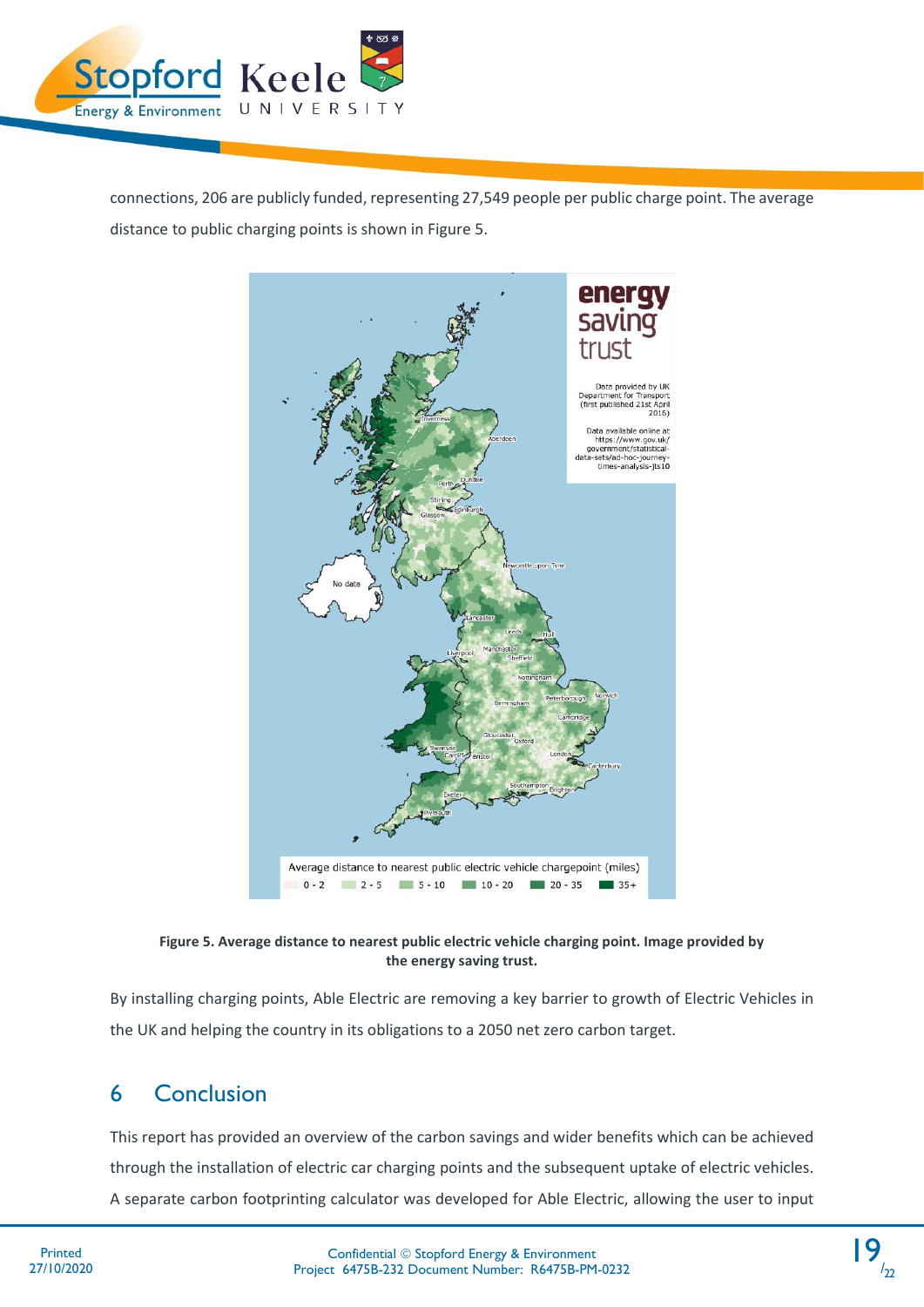

the fossil fuel (petrol/diesel) mileage avoided and subsequently used by a battery electric vehicle. The calculator identifies the potential emission and operational costs savings associated with the ultra-low carbon vehicle transition. It is anticipated that this can be used by a client to simulate a phased introduction of electric vehicles into a fleet.

Financial incentives for electric vehicles are also presented. Furthermore, the report also discusses indirect benefits of electric vehicles, such as increased grid synergy, battery storage and grid balancing. The report concludes with an appraisal of potential future trends.

# <span id="page-21-0"></span>7 References

AD Little. "Future of batteries, winner takes all?" May 2018. Online. Available at: https://www.adlittle.com/sites/default/files/viewpoints/adl\_future\_of\_batteries-min.pdf [Accessed 15/05/2019].

Amsterdam Roundtable Foundation and McKinsey & Company. 2014. Electric vehicles in Europe: gearing up for a new phase? Online. Available at: https://www.mckinsey.com/~/media/McKinsey/Locations/Europe%20and%20Middle%20East/Nethe rlands/Our%20Insights/Electric%20vehicles%20in%20Europe%20Gearing%20up%20for%20a%20new %20phase/Electric%20vehicles%20in%20Europe%20Gearing%20up%20for%20a%20new%20phase.as hx. [Accessed 14/05/2019].

BEIS (2019) Greenhouse Gas Figures for Company Reporting. Available at: <https://www.gov.uk/government/publications/greenhouse-gas-reporting-conversion-factors-2019>

[accessed 26/10/2020].

Shirk, M. and Wishart, J., "Effects of Electric Vehicle Fast Charging on Battery Life and Vehicle Performance," SAE Technical Paper 2015-01-1190, 2015, doi:10.4271/2015-01-1190.

Turksoy, O.; Yilmaz, U.; Teke, A., "Overview of Battery Charger Topologies in Plug-In Electric and Hybrid Electric Vehicles", 16th International Conference on Clean Energy (ICCE-2018) 9-11 May 2018, Famagusta, N. Cyprus.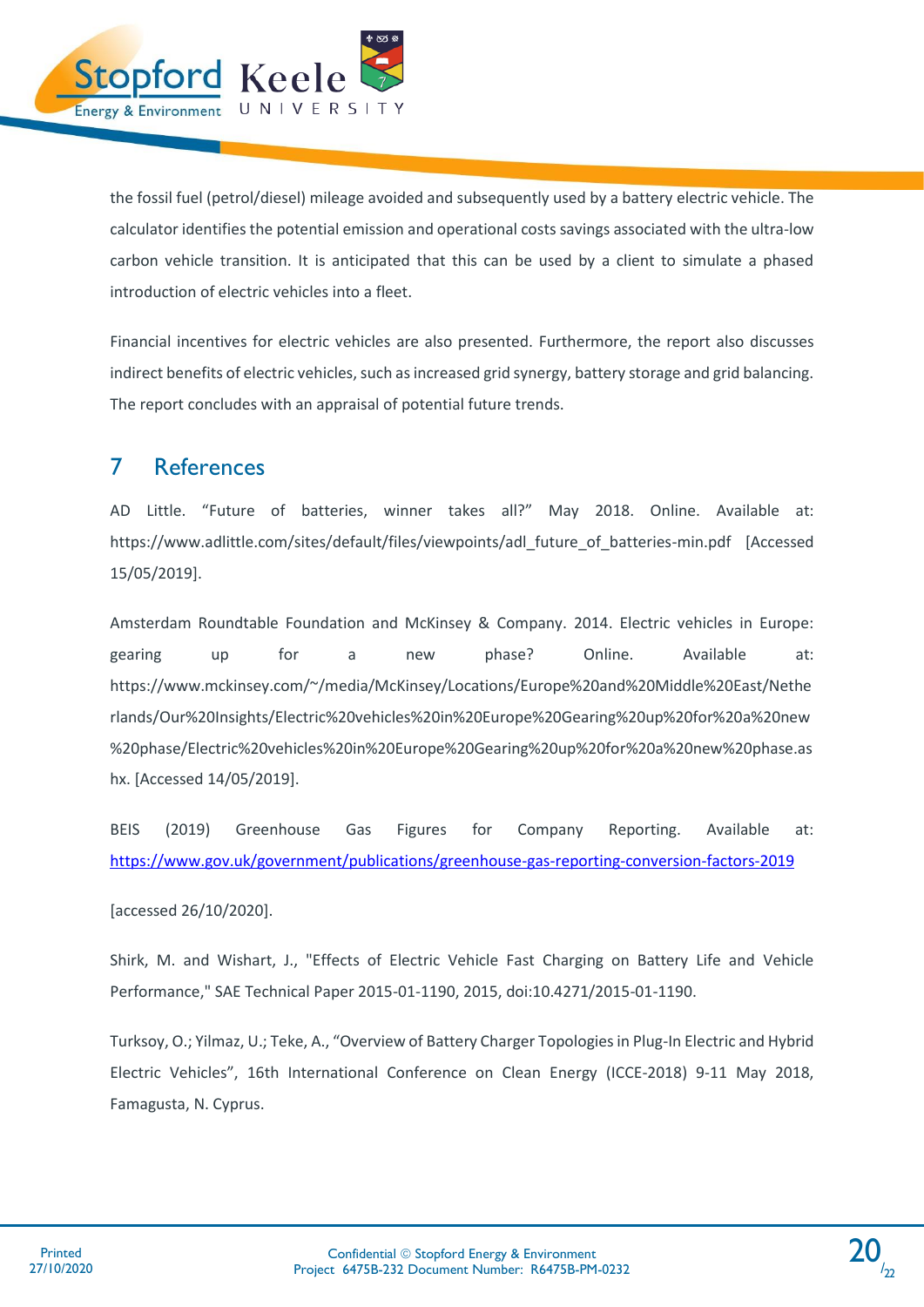

# <span id="page-22-0"></span>8 T&Cs

Terms and conditions are as per the 'Smart Energy Network Demonstrator (SEND) Supply Chain Development Project Proposal and Beneficiary Agreement' form, signed by authorised people on behalf of Keele University, Stopford Energy & Environment and the Beneficiary prior to undertaking the project.